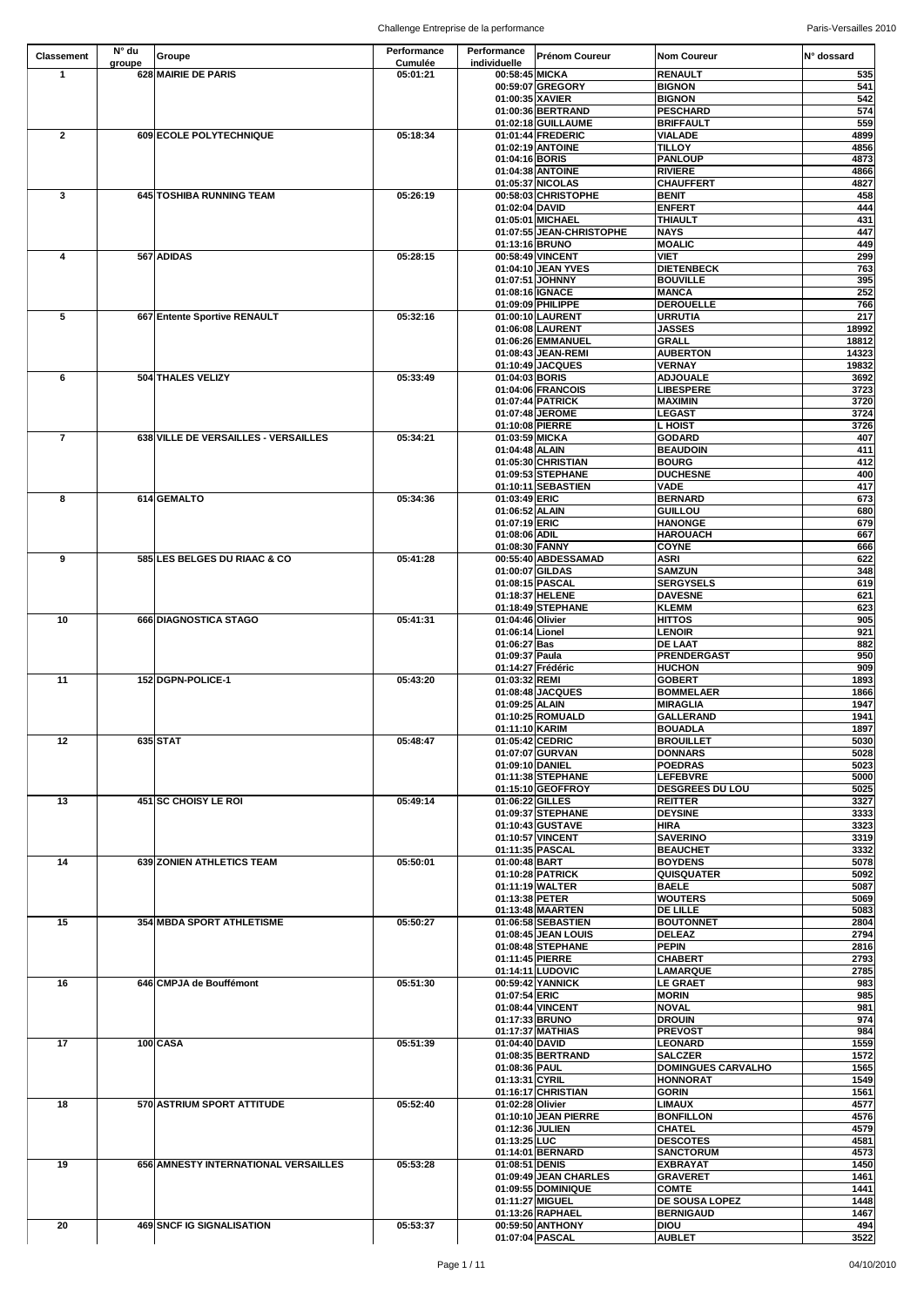| <b>Classement</b> | $N^{\circ}$ du<br>groupe | Groupe                            | Performance<br><b>Cumulée</b> | Performance<br>individuelle     | <b>Prénom Coureur</b>                           | Nom Coureur                         | N° dossard     |
|-------------------|--------------------------|-----------------------------------|-------------------------------|---------------------------------|-------------------------------------------------|-------------------------------------|----------------|
| 20                |                          | 469 SNCF IG SIGNALISATION         | 05:53:37                      | 01:12:50 FARID                  | 01:14:40 VINCENT                                | <b>BENAZZI</b><br><b>THOMAS</b>     | 19184<br>3513  |
|                   |                          |                                   |                               |                                 | 01:19:13 ANTHONY                                | <b>MOREL</b>                        | 3512           |
| 21                |                          | 658 DANONE                        | 05:54:10                      | 01:05:53 JEAN                   |                                                 | <b>SOUFLET</b>                      | 21961          |
|                   |                          |                                   |                               |                                 | 01:08:13 PIERRE<br>01:08:25 RICHARD             | <b>VIÉ</b><br><b>ROULENDES</b>      | 9680<br>10139  |
|                   |                          |                                   |                               |                                 | 01:13:22 FABIEN                                 | <b>TINTET</b>                       | 9906           |
|                   |                          |                                   |                               |                                 | 01:18:17 ABDESSAMAD                             | <b>SBAA</b>                         | 10058          |
| 22                |                          | <b>38 ASCAP PEUGEOT POISSY</b>    | 05:54:16                      |                                 | 01:06:16 LAURENT<br>01:06:37 VINCENT            | <b>CONDETTE</b><br><b>ESCAT</b>     | 4277           |
|                   |                          |                                   |                               |                                 | 01:12:53 SYLVAIN                                | <b>DEGASNE</b>                      | 4284<br>4278   |
|                   |                          |                                   |                               |                                 | 01:14:02 RICHARD                                | <b>PLUMAS</b>                       | 4280           |
|                   |                          | <b>121 CLAAS TRACTOR</b>          |                               | 01:14:28 JOAN                   |                                                 | <b>ROSELIER</b><br><b>QUENARDEL</b> | 4281           |
| 23                |                          |                                   | 05:54:56                      | 01:09:46 ERIC                   | 01:06:35 EDOUARD                                | <b>VILBOUX</b>                      | 1700<br>1704   |
|                   |                          |                                   |                               |                                 | 01:11:15 STÉPHANE                               | <b>MULLER</b>                       | 1706           |
|                   |                          |                                   |                               |                                 | 01:12:06 JACQUES                                | <b>GAUTIER</b>                      | 1702           |
|                   |                          | 641 SUEZ ENVIRONNEMENT            | 05:54:56                      |                                 | 01:15:14 BOUALEM<br>01:06:29 FREDERIC           | <b>GOUBY</b><br><b>THEROUIN</b>     | 1701<br>465    |
|                   |                          |                                   |                               |                                 | 01:10:00 GUILLAUME                              | <b>DUBOUST</b>                      | 480            |
|                   |                          |                                   |                               |                                 | 01:10:22 CHRISTOPHE<br>01:13:36 FRANCOIS XAVIER | <b>CAZIN</b><br><b>WILLOQUET</b>    | 472<br>274     |
|                   |                          |                                   |                               |                                 | 01:14:29 ANTHONY                                | <b>MOLUS</b>                        | 486            |
| 25                |                          | $149$ DEF                         | 05:55:32                      |                                 | 01:01:13 MIMOUN                                 | <b>CHTAITI</b>                      | 392            |
|                   |                          |                                   |                               |                                 | 01:06:41 GILBERT                                | <b>RODRIGUES</b>                    | 1857           |
|                   |                          |                                   |                               |                                 | 01:12:13 FLORENT<br>01:14:10 JÉRÉMY             | <b>HAYOUN</b><br><b>PAULIN</b>      | 1843<br>1858   |
|                   |                          |                                   |                               | 01:21:15 DAVID                  |                                                 | <b>ENCAUSSE</b>                     | 1845           |
| 26                |                          | 534 USCPCA RP                     | 05:55:46                      |                                 | 01:06:58 RENAUD                                 | <b>COIGNARD</b>                     | 3875           |
|                   |                          |                                   |                               |                                 | 01:10:46 STEPHANE<br>01:11:26 JEAN NOEL         | <b>GRANDIAU</b><br><b>DODOTE</b>    | 3882<br>3887   |
|                   |                          |                                   |                               |                                 | 01:12:10 PASCAL                                 | <b>PAILLAUD</b>                     | 3884           |
|                   |                          |                                   |                               |                                 | 01:14:26 FRANCIS                                | <b>ROY</b>                          | 3876           |
| 27                |                          | 537 UTO                           | 05:57:14                      |                                 | 01:04:28 ROMAIN<br>01:10:58 FREDERIC            | <b>JOSSIC</b><br><b>DESSAUD</b>     | 3916<br>3911   |
|                   |                          |                                   |                               |                                 | 01:12:24 ANTOINE                                | <b>BERGEAL</b>                      | 3908           |
|                   |                          |                                   |                               | 01:13:34 JULIEN                 |                                                 | <b>ABRANTES</b>                     | 3923           |
| 28                |                          | 597 ASCEIDF                       | 05:59:32                      | 01:08:02 DANIEL                 | 01:15:50 PHILIPPE                               | <b>LECLERCQ</b><br><b>LUONG-SI</b>  | 3917<br>747    |
|                   |                          |                                   |                               | 01:09:27 ERIC                   |                                                 | <b>DHERANT</b>                      | 746            |
|                   |                          |                                   |                               | 01:12:27 ERIC                   |                                                 | <b>HERVOCHON</b>                    | 10986          |
|                   |                          |                                   |                               | 01:15:27 JULIEN                 | 01:14:09 FABIENNE                               | PLANEL<br><b>GIRAUDEAU</b>          | 748<br>749     |
| 29                |                          | <b>172 EADS DS ELANCOURT</b>      | 06:00:10                      |                                 | 01:09:22 ARNAUD                                 | <b>DRUET</b>                        | 2027           |
|                   |                          |                                   |                               | 01:10:14 DAVOR                  |                                                 | <b>GACIC</b>                        | 2025           |
|                   |                          |                                   |                               |                                 | 01:11:56 DOMINIQUE<br>01:12:54 LAURENT          | <b>CURABET</b><br><b>BRACHET</b>    | 2022<br>2019   |
|                   |                          |                                   |                               |                                 | 01:15:44 VINCENT                                | <b>SEGUY</b>                        | 2031           |
| 30                |                          | 649 Allen & Overy                 | 06:01:51                      |                                 | 01:10:51 BERTRAND                               | <b>SOMMER</b>                       | 829            |
|                   |                          |                                   |                               |                                 | 01:11:35 MATTHIEU<br>01:12:40 MATHIEU           | <b>SALIOU</b><br><b>VIGNON</b>      | 830<br>813     |
|                   |                          |                                   |                               |                                 | 01:12:47 NICOLAS                                | <b>PLANTIER</b>                     | 834            |
|                   |                          |                                   |                               |                                 | 01:13:58 CEDRIC                                 | <b>BONNET</b>                       | 812            |
| 31                |                          | 626 LIDO DE PARIS                 | 06:03:03                      | 01:08:42 XAVIER                 | 01:08:40 JEAN CHARLES                           | <b>FURIO</b><br><b>FURIO</b>        | 4959<br>4957   |
|                   |                          |                                   |                               | 01:10:13 MARC                   |                                                 | <b>THIBAULT</b>                     | 350            |
|                   |                          |                                   |                               |                                 | 01:10:30 STEPHANE                               | <b>ANTOINE</b>                      | 4962           |
| 32                |                          | <b>453 SCREG IDFN</b>             | 06:03:15                      |                                 | 01:24:58 MICKAEL<br>01:10:42 LAURENT            | <b>HERNANDEZ</b><br><b>PARIES</b>   | 4965<br>3343   |
|                   |                          |                                   |                               |                                 | 01:12:02 PATRICK                                | <b>MENEY</b>                        | 3354           |
|                   |                          |                                   |                               |                                 | 01:12:18 AUNAULD<br>01:13:41 FLORIAN            | <b>ARFI</b><br><b>GOURDEN</b>       | 3357<br>3353   |
|                   |                          |                                   |                               |                                 | 01:14:32 ANTOINE                                | <b>FOULON</b>                       | 3362           |
| 33                |                          | <b>31 AS BANQUE DE FRANCE</b>     | 06:04:34                      |                                 | 01:11:06 LAURENT                                | <b>GOURIER</b>                      | 4228           |
|                   |                          |                                   |                               |                                 | 01:12:35 PASCAL                                 | <b>VERWAERDE</b>                    | 4234           |
|                   |                          |                                   |                               |                                 | 01:13:18 JEAN PHILIPPE<br>01:13:25 JEAN CLAUDE  | <b>DUSSERRE</b><br><b>CRETEL</b>    | 4231<br>4211   |
|                   |                          |                                   |                               |                                 | 01:14:10 JEAN PIERRE                            | <b>RIEU</b>                         | 4210           |
| 34                |                          | <b>456 SEGULA TECHNOLOGIES</b>    | 06:05:00                      | 01:12:01 Olivier                | 01:01:18 NATHANAEL                              | <b>MARLIER</b><br><b>CHEVILLARD</b> | 3385<br>3381   |
|                   |                          |                                   |                               | 01:15:46 ERIC                   |                                                 | <b>VANDENBOSSCHE</b>                | 3382           |
|                   |                          |                                   |                               |                                 | 01:15:47 SEBASTIEN                              | <b>LAURENT</b>                      | 3380           |
| 35 <sub>5</sub>   |                          | 598 ASSYSTEM EOS PARIS            | 06:05:18                      |                                 | 01:20:08 YANNICK<br>01:07:09 JEAN HENRI         | <b>JACON</b><br><b>HANIQUAUT</b>    | 3383<br>4758   |
|                   |                          |                                   |                               | 01:10:04 DAVID                  |                                                 | <b>RUAULT</b>                       | 4759           |
|                   |                          |                                   |                               | 01:12:07 Olivier                |                                                 | <b>BORE</b>                         | 4761           |
|                   |                          |                                   |                               |                                 | 01:16:32 NICOLAS<br>01:19:26 CÉDRIC             | <b>MELLIN</b><br><b>BESSE</b>       | 4757<br>4756   |
| 36                |                          | 371 MSV ATHLETISME                | 06:05:30                      |                                 | 01:06:05 CHRISTOPHE                             | <b>THILL</b>                        | 2904           |
|                   |                          |                                   |                               |                                 | 01:06:45 ANTHONY                                | <b>SORIN</b>                        | 2901           |
|                   |                          |                                   |                               | 01:19:03 DAVID                  | 01:13:58 ARNAUD                                 | <b>SAGET</b><br><b>TURCANO</b>      | 2905<br>2906   |
|                   |                          |                                   |                               |                                 | 01:19:39 JEAN-BAPTISTE                          | <b>DHORNE</b>                       | 2907           |
| 37                |                          | 668 SORIN CRM                     | 06:05:53                      |                                 | 01:06:49 NICOLAS                                | <b>ROUCHON</b>                      | 10135          |
|                   |                          |                                   |                               |                                 | 01:10:44 PHILIPPE<br>01:13:27 PIERRE-HENRI      | <b>DUSSAUD</b><br><b>SIOT</b>       | 10569<br>14386 |
|                   |                          |                                   |                               | 01:16:02 SIMON                  |                                                 | <b>GOMARD-DUBALLET</b>              | 8673           |
|                   |                          |                                   |                               |                                 | 01:18:51 HELENE                                 | <b>VIATGE</b>                       | 6646           |
| 38                |                          | 457 SENNHEISER                    | 06:09:00                      |                                 | 00:55:02 GUILLAUME<br>01:14:11 FRANCK           | <b>ERAUD</b><br><b>DIAGANA</b>      | 3398<br>3388   |
|                   |                          |                                   |                               |                                 | 01:14:46 PASCAL                                 | <b>FAIVRE</b>                       | 3404           |
|                   |                          |                                   |                               |                                 | 01:22:30 DJIBRIL                                | <b>GASSAMA</b>                      | 3403           |
| 39                |                          | 421 RATP CENTRE BUS POINT DU JOUR | 06:09:09                      | 01:22:31 ERIC<br>01:11:24 HERVE |                                                 | <b>DENISE</b><br><b>OLARIA</b>      | 3389<br>3125   |
|                   |                          |                                   |                               | 01:11:26 DAVID                  |                                                 | <b>PAYSAN</b>                       | 3128           |
|                   |                          |                                   |                               | 01:11:59 Lionel                 |                                                 | <b>DE ABREU</b>                     | 3131           |
|                   |                          |                                   |                               | 01:15:55 SAMI                   |                                                 | <b>BOUBEKER</b>                     | 3122           |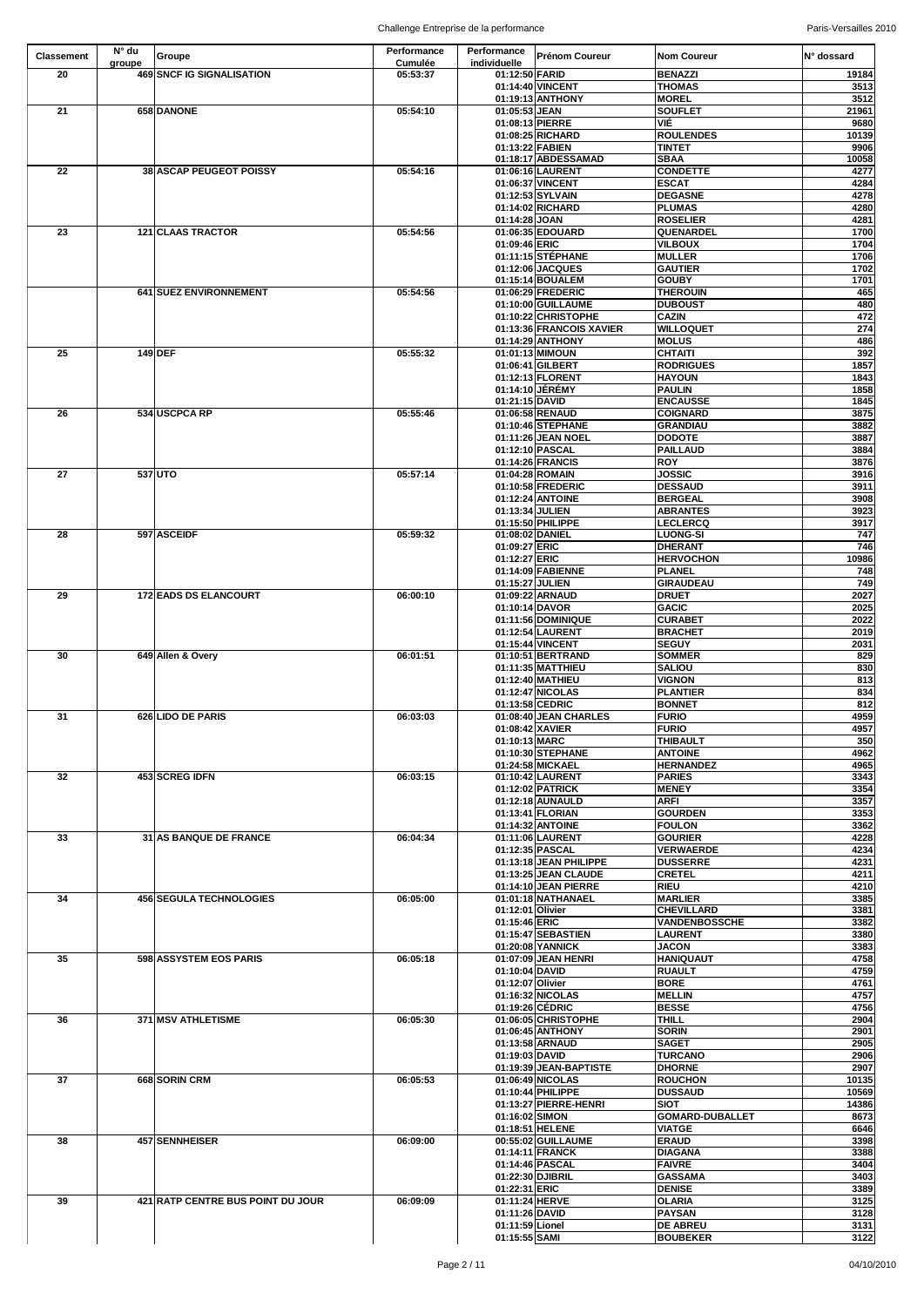| <b>Classement</b> | $N^{\circ}$ du | Groupe                            | Performance    | Performance                       | <b>Prénom Coureur</b>                     | <b>Nom Coureur</b>                   | IN° dossard   |
|-------------------|----------------|-----------------------------------|----------------|-----------------------------------|-------------------------------------------|--------------------------------------|---------------|
|                   | groupe         |                                   | <b>Cumulée</b> | individuelle                      |                                           |                                      |               |
| 39                |                | 421 RATP CENTRE BUS POINT DU JOUR | 06:09:09       |                                   | 01:18:25 JEAN LOUIS                       | <b>JAMMES</b>                        | 3132          |
| 40                |                | 383 NEWEDGE                       | 06:09:29       |                                   | 01:10:43 JEAN MICHEL                      | <b>GUILBERT</b>                      | 2975          |
|                   |                |                                   |                | 01:11:32 MARC                     |                                           | <b>GIANNOCCARO</b>                   | 2957          |
|                   |                |                                   |                | 01:11:34 LOTFI                    | 01:17:32 BENYOUNES                        | <b>MELLOUK</b><br><b>BENALI</b>      | 2968<br>2965  |
|                   |                |                                   |                | 01:18:08 JULIEN                   |                                           | <b>HAUDUIN</b>                       | 13327         |
| 41                |                | <b>33 AS CREDIT FONCIER</b>       | 06:10:05       |                                   | 01:06:28 ANTONIO                          | <b>PINTO</b>                         | 4247          |
|                   |                |                                   |                |                                   | 01:13:06 ALBERT                           | <b>MPONDO BLACK</b>                  | 751           |
|                   |                |                                   |                |                                   | 01:14:25 THIERRY                          | <b>CAREL</b>                         | 4256          |
|                   |                |                                   |                |                                   | 01:15:30 SEBASTIEN                        | <b>LAPPARRA</b>                      | 4248          |
|                   |                |                                   |                |                                   | 01:20:36 FREDERIC                         | <b>CLEMENT</b>                       | 4257          |
|                   |                | 644 OLYMPUS FRANCE                | 06:10:05       |                                   | 01:05:17 ROMAIN                           | <b>CAZAVAN</b>                       | 785           |
|                   |                |                                   |                | 01:12:15 BENO                     |                                           | <b>GODIN</b>                         | 795           |
|                   |                |                                   |                | 01:13:18 MARC                     |                                           | LE DU                                | 800           |
|                   |                |                                   |                | 01:19:36 DIDIER                   | 01:19:39 CHRISTOPHE                       | <b>QUILAIN</b><br><b>PIRON</b>       | 808<br>807    |
| 43                | 466 SII        |                                   | 06:10:51       |                                   | 01:04:07 VINCENT                          | <b>BELAID</b>                        | 3477          |
|                   |                |                                   |                |                                   | 01:04:29 JEAN-FRANCOIS                    | <b>GEORGES</b>                       | 3488          |
|                   |                |                                   |                |                                   | 01:15:34 LAURENT                          | <b>GUILLOU</b>                       | 3486          |
|                   |                |                                   |                | 01:18:57 DIDIER                   |                                           | <b>BONNET</b>                        | 3475          |
|                   |                |                                   |                | 01:27:44 AARON                    |                                           | <b>MAKINOU</b>                       | 3487          |
| 44                |                | 349 MANEI                         | 06:10:53       |                                   | 01:07:40 RAPHAEL                          | <b>DIEZ</b>                          | 2766          |
|                   |                |                                   |                |                                   | 01:14:39 NICOLAS                          | <b>CHEVANCE</b>                      | 2758          |
|                   |                |                                   |                |                                   | 01:15:32 FABRICE                          | <b>BARTIER</b>                       | 2763          |
|                   |                |                                   |                |                                   | 01:15:33 PATRICE IBRAHIM                  | <b>CAMARA</b>                        | 2768          |
| 45                |                | 42 ASMBOBJ - SAP FRANCE           | 06:10:56       |                                   | 01:17:29 JEAN PHILIPPE<br>01:12:09 CHANDY | <b>GUICHENEY</b><br><b>CHUCKOWRY</b> | 2769          |
|                   |                |                                   |                |                                   | 01:13:12 THOMAS                           | <b>COAN</b>                          | 4316<br>4317  |
|                   |                |                                   |                |                                   | 01:13:49 GREGOIRE                         | <b>CACHEUX</b>                       | 4315          |
|                   |                |                                   |                |                                   | 01:14:56 BRAHIM                           | <b>AIT EL KABOUS</b>                 | 4318          |
|                   |                |                                   |                |                                   | 01:16:50 PATRICK                          | <b>RANO</b>                          | 4325          |
| 46                |                | 389 NISSAN                        | 06:11:28       | 01:10:52 CECILE                   |                                           | <b>DA ROCHA</b>                      | 495           |
|                   |                |                                   |                | 01:11:31 PIERRE                   |                                           | <b>BERNHART</b>                      | 2997          |
|                   |                |                                   |                |                                   | 01:13:39 CLAUDE                           | <b>LEROY</b>                         | 3005          |
|                   |                |                                   |                |                                   | 01:16:40 FRANCOIS REGIS                   | <b>CHATELIER</b>                     | 2998          |
|                   |                |                                   |                |                                   | 01:18:46 LAURENT                          | <b>MARION</b>                        | 3003          |
| 47                |                | 424 RICHARDSON                    | 06:14:02       | 01:10:27 DANIEL<br>01:13:19 MARIE |                                           | <b>RENAUX</b><br><b>ZEGGANE</b>      | 3168<br>3157  |
|                   |                |                                   |                |                                   | 01:16:08 DOMINIQUE                        | <b>GIRARD</b>                        | 3166          |
|                   |                |                                   |                | 01:16:44 ERIC                     |                                           | <b>JOLAIN</b>                        | 3172          |
|                   |                |                                   |                |                                   | 01:17:24 MESSAOUD                         | <b>AIT MAMAR</b>                     | 3155          |
| 48                |                | 136 CRC 78                        | 06:14:10       |                                   | 01:11:21 ALEXANDRE                        | <b>PEYRONNIN</b>                     | 1784          |
|                   |                |                                   |                |                                   | 01:11:23 ARNAUD                           | <b>CASSAGNE</b>                      | 1788          |
|                   |                |                                   |                |                                   | 01:14:10 VINCENT                          | <b>ROCHE</b>                         | 1787          |
|                   |                |                                   |                |                                   | 01:16:42 ARNAUD                           | <b>FAILLER</b>                       | 1786          |
|                   |                |                                   |                |                                   | 01:20:34 ALEXANDRE                        | <b>MASSA</b>                         | 1782          |
| 49                |                | 500 TECHNICENTRE PARIS NORD       | 06:14:14       |                                   | 01:12:18 JEAN MARC                        | <b>COUET</b>                         | 3668          |
|                   |                |                                   |                | 01:13:04 ALAIN                    |                                           | <b>KRAKOVITCH</b>                    | 3671          |
|                   |                |                                   |                | 01:15:19 BENOIT                   | 01:16:21 GERARD                           | <b>JOURJON</b><br><b>MILLANT</b>     | 3669<br>3675  |
|                   |                |                                   |                |                                   | 01:17:12 XAVIER                           | <b>GAIGNEROT</b>                     | 3665          |
| 50                |                | 445 SANOFI AVENTIS                | 06:14:32       | 01:09:02 SERGE                    |                                           | <b>PERARD</b>                        | 3275          |
|                   |                |                                   |                |                                   | 01:14:09 JACQUES                          | <b>TAVERNIER</b>                     | 3271          |
|                   |                |                                   |                |                                   | 01:15:00 PASCAL                           | <b>PAUL</b>                          | 3284          |
|                   |                |                                   |                | 01:16:46 ALAIN                    |                                           | <b>ROUILLON</b>                      | 3273          |
|                   |                |                                   |                |                                   | 01:19:35 JOHANN                           | <b>BRISSEAU</b>                      | 3267          |
| 51                |                | 596 TOTAL SPORT                   | 06:14:39       |                                   | 01:12:48 CHRISTOPHE                       | <b>DUPEYRON</b>                      | 4717          |
|                   |                |                                   |                |                                   | 01:14:11 VINCENT                          | <b>LE LAY</b>                        | 4725          |
|                   |                |                                   |                |                                   | 01:14:26 FLORENT<br>01:14:39 THIERRY      | <b>PINEAU</b><br><b>BIEBER</b>       | 4728<br>4707  |
|                   |                |                                   |                |                                   | 01:18:35 JEAN PAUL                        | <b>DE FREITAS MORNA</b>              | 4711          |
| 52                |                | 395 OCE DUR                       | 06:15:08       |                                   | 01:08:40 EMMANUEL                         | <b>PECHINE</b>                       | 3032          |
|                   |                |                                   |                |                                   | <b>MATHIAS</b>                            | <b>MARGULIES</b>                     | 3034          |
|                   |                |                                   |                | 01:13:22 Olivier                  |                                           | <b>DUVAL</b>                         | 3028          |
|                   |                |                                   |                |                                   | 01:20:08 CEDRIC                           | <b>ROTOLO</b>                        | 3033          |
|                   |                |                                   |                | 01:24:18 VLAD                     |                                           | <b>VALICA</b>                        | 3024          |
| 53                |                | 17 AGRICA                         | 06:15:33       | 01:04:42 GILLES                   |                                           | <b>BATHEDOU</b>                      | 4110          |
|                   |                |                                   |                |                                   | 01:10:56 PHILIPPE                         | <b>DARTINET</b>                      | 20907         |
|                   |                |                                   |                | 01:22:17 YANN                     | 01:15:18 SÉBASTIEN                        | <b>HAMON</b><br><b>KOZLOWSKI</b>     | 14761         |
|                   |                |                                   |                | 01:22:20 LOIC                     |                                           | <b>GUILLAS</b>                       | 4107<br>17491 |
| 54                |                | 452 SCHNEIDER ELECTRIC            | 06:16:15       |                                   | 01:02:47 NICOLAS                          | <b>BIE</b>                           | 3336          |
|                   |                |                                   |                | 01:03:17 DAVID                    |                                           | <b>LAULHEY</b>                       | 3334          |
|                   |                |                                   |                |                                   | 01:14:57 SEBASTIEN                        | <b>TRAN TRONG</b>                    | 3337          |
|                   |                |                                   |                |                                   | 01:27:36 PHILIPPE                         | <b>MARGERIN</b>                      | 4674          |
|                   |                |                                   |                |                                   | 01:27:38 HUBERT                           | <b>HORVATH</b>                       | 3342          |
| 55                |                | $19$ AID                          | 06:16:57       | 01:13:47 CHERIF                   |                                           | <b>MOHELLEBI</b>                     | 4127          |
|                   |                |                                   |                |                                   | 01:14:42 FRANÇOIS                         | <b>DUTRIPON</b>                      | 4138          |
|                   |                |                                   |                |                                   | 01:14:43 NICHOLAS                         | <b>OVEL</b>                          | 4132          |
|                   |                |                                   |                |                                   | 01:16:35 FABRICE<br>01:17:10 BENOIT       | <b>LINON</b><br><b>POREE</b>         | 4133<br>4128  |
| 56                |                | 578 GALDERMA INTERNATIONAL        | 06:17:03       |                                   | 01:02:45 THOMAS                           | <b>CHARANTON</b>                     | 4611          |
|                   |                |                                   |                |                                   | 01:13:06 LUDOVIC                          | <b>POLLET</b>                        | 4612          |
|                   |                |                                   |                |                                   | 01:18:41 JEAN SEBASTIEN                   | <b>RICARD</b>                        | 4613          |
|                   |                |                                   |                |                                   | 01:20:31 FRANCOIS                         | <b>PILLIEN</b>                       | 4604          |
|                   |                |                                   |                |                                   | 01:22:00 VALERIE                          | <b>BRUNEAU</b>                       | 4607          |
| 57                |                | <b>357 MEDECINS DU MONDE</b>      | 06:17:06       |                                   | 01:07:42 CHRISTOPHE                       | <b>BOHARD</b>                        | 2837          |
|                   |                |                                   |                |                                   | 01:10:29 PATRICE                          | <b>PLANQUAIS</b>                     | 2839          |
|                   |                |                                   |                |                                   | 01:12:58 XAVIER                           | <b>GAUDEMER</b>                      | 2836          |
|                   |                |                                   |                |                                   | 01:21:39 NICOLAS<br>01:24:18 BRUNO        | <b>MASSON</b><br><b>DUMOULIN</b>     | 2841<br>2842  |
| 58                |                | 655 FOODS INTERNATIONAL           | 06:17:15       |                                   | 01:08:00 LAURENT                          | <b>TAVERNIER</b>                     | 1500          |
|                   |                |                                   |                |                                   | 01:13:37 STEPHANE                         | <b>BAUDET</b>                        | 1497          |
|                   |                |                                   |                |                                   | 01:18:14 CLAUDE                           | <b>LE RIGUER</b>                     | 1493          |
|                   |                |                                   |                |                                   | 01:18:35 FRANCK                           | <b>TEILLARD</b>                      | 1492          |
|                   |                |                                   |                | 01:18:49 LOIC                     |                                           | <b>LE SAINT</b>                      | 1499          |
| 59                |                | 566 ACERGY                        | 06:17:16       |                                   | 01:10:25 ROMAIN                           | <b>FOUCHARD</b>                      | 4547          |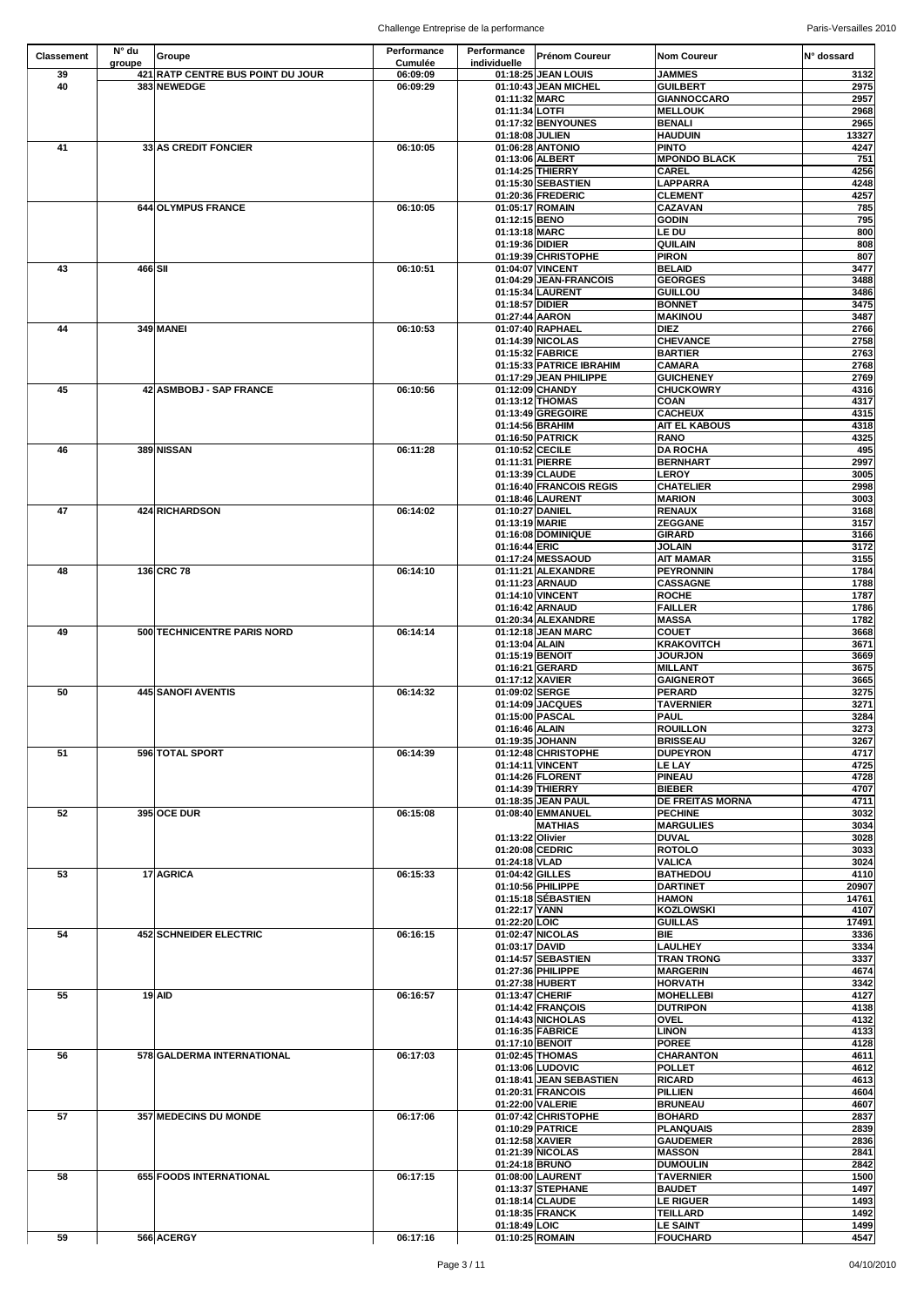| <b>Classement</b> | $N^{\circ}$ du | Groupe                                     | Performance    | Performance                      | <b>Prénom Coureur</b>                        | <b>Nom Coureur</b>                  | IN° dossard  |
|-------------------|----------------|--------------------------------------------|----------------|----------------------------------|----------------------------------------------|-------------------------------------|--------------|
|                   | groupe         |                                            | <b>Cumulée</b> | individuelle                     |                                              |                                     |              |
| 59                |                | 566 ACERGY                                 | 06:17:16       |                                  | 01:10:32 ROELAND<br>01:15:33 SYLVAIN         | <b>SWINKELS</b><br><b>BARRILLON</b> | 4537<br>4549 |
|                   |                |                                            |                | 01:19:57 ALAIN                   |                                              | <b>CHALUMOT</b>                     | 4545         |
|                   |                |                                            |                |                                  | 01:20:49 THIBAULT                            | <b>BRUNEL</b>                       | 4553         |
| 60                |                | <b>181 EOGN</b>                            | 06:17:46       |                                  | 01:10:39 AURELIEN                            | <b>CHARPIN</b>                      | 2071         |
|                   |                |                                            |                |                                  | 01:14:17 AURELIEN                            | <b>FOUGERAT</b>                     | 2083         |
|                   |                |                                            |                |                                  | 01:16:24 GUILLAUME                           | <b>PROMPT</b>                       | 2078         |
|                   |                |                                            |                |                                  | 01:17:44 JEROME                              | <b>LEBIGOT</b>                      | 2081         |
|                   |                |                                            |                | 01:18:42 Olivier                 |                                              | <b>BORRIELLO</b>                    | 2077         |
| 61                |                | 88BUT                                      | 06:18:53       | 01:05:55 DAVID<br>01:10:08 JAMES |                                              | <b>COLIN</b><br><b>ALCON</b>        | 4520<br>4525 |
|                   |                |                                            |                | 01:12:54 ALAIN                   |                                              | <b>COUTANCE</b>                     | 4523         |
|                   |                |                                            |                | 01:23:35 DENIS                   |                                              | <b>GIRAUDON</b>                     | 4524         |
|                   |                |                                            |                |                                  | 01:26:21 DANIEL                              | <b>GUILLAUME</b>                    | 4506         |
| 62                |                | 377 NDS RUNNING                            | 06:19:15       |                                  | 01:14:02 NICOLAS                             | <b>ROUSSEL</b>                      | 2934         |
|                   |                |                                            |                | 01:14:30 YANN                    |                                              | <b>PRAT</b>                         | 2925         |
|                   |                |                                            |                |                                  | 01:15:26 NICOLAS                             | <b>GAUDE</b>                        | 2933         |
|                   |                |                                            |                | 01:17:37 CYRIL                   |                                              | <b>FENAYROU</b>                     | 2932         |
| 63                |                | <b>36 AS SAPEURS POMPIERS AEROPORTS DE</b> |                |                                  | 01:17:40 PASCAL                              | <b>LE FLOC'H</b>                    | 2929<br>4272 |
|                   |                |                                            | 06:19:28       |                                  | 01:06:16 SEBASTIEN<br>01:16:04 PATRICK       | <b>NICOLAS</b><br><b>EHLING</b>     | 4266         |
|                   |                |                                            |                | 01:17:51 DAVID                   |                                              | <b>DUNEAU</b>                       | 4264         |
|                   |                |                                            |                |                                  | 01:18:51 LUDOVIC                             | <b>POULAIN</b>                      | 4271         |
|                   |                |                                            |                |                                  | 01:20:26 BRUNO                               | <b>WORETH</b>                       | 4269         |
| 64                |                | 624 LES CANARDS BLEUS                      | 06:19:33       |                                  | 01:11:01 CEDRIC                              | <b>ANGER</b>                        | 4949         |
|                   |                |                                            |                |                                  | 01:11:41 NICOLAS                             | <b>POINCLOUX</b>                    | 4950         |
|                   |                |                                            |                |                                  | 01:13:08 THIERRY                             | <b>BOT</b>                          | 4951         |
|                   |                |                                            |                | 01:29:06 TEVA                    | 01:14:37 ROMAIN                              | <b>TREHET</b><br><b>TEAHI</b>       | 4952<br>4953 |
| 65                |                | 444 SANITRA SERVICES                       | 06:20:28       |                                  | 01:10:28 LAURENT                             | <b>FILLASTRE</b>                    | 3255         |
|                   |                |                                            |                |                                  | 01:14:01 NICOLAS                             | <b>ROY</b>                          | 3253         |
|                   |                |                                            |                | 01:15:23 PAULO                   |                                              | <b>DE OLIVEIRA</b>                  | 3261         |
|                   |                |                                            |                |                                  | 01:17:31 FREDERIC                            | <b>JANUARIO</b>                     | 3249         |
|                   |                |                                            |                | 01:23:05 DENIS                   |                                              | <b>BELKHIR</b>                      | 3251         |
| 66                |                | 643 MEURANT TEAM                           | 06:20:34       |                                  | 01:09:06 MAXIME                              | <b>WOIMANT</b>                      | 498          |
|                   |                |                                            |                | 01:14:44 Olivier                 |                                              | <b>DE TOURNEMIRE</b>                | 501          |
|                   |                |                                            |                | 01:16:57 GRITH                   |                                              | <b>LAERKHOLM</b><br><b>MEURANT</b>  | 502          |
|                   |                |                                            |                |                                  | 01:17:32 BAPTISTE<br>01:22:15 MATHIEU        | <b>MEURANT</b>                      | 499<br>500   |
| 67                |                | <b>104 CE CLIENTELES SNCF</b>              | 06:23:38       |                                  | 01:11:57 JEAN PIERRE                         | <b>LORET</b>                        | 1606         |
|                   |                |                                            |                | 01:16:53 ALAIN                   |                                              | <b>WEMELLE</b>                      | 1609         |
|                   |                |                                            |                |                                  | 01:17:27 JEAN FRANCOIS                       | <b>BICHOT</b>                       | 1615         |
|                   |                |                                            |                | 01:18:07 JULIEN                  |                                              | <b>MANENS</b>                       | 1626         |
|                   |                |                                            |                |                                  | 01:19:14 CHARLES                             | <b>VERON</b>                        | 1624         |
| 68                |                | 657 Hilton Arc de Triomphe Paris           | 06:23:54       |                                  | 01:14:17 FLORIAN                             | <b>CASTAING</b>                     | 5135         |
|                   |                |                                            |                | 01:14:38 TONY                    |                                              | <b>CANCIANI</b>                     | 5136         |
|                   |                |                                            |                |                                  | 01:15:52 CEDRIC<br>01:19:08 NICOLAS          | <b>MONTHEIL</b><br><b>ZAKARIAN</b>  | 5166<br>5155 |
|                   |                |                                            |                |                                  | 01:19:59 STEPHANE                            | <b>GAUVIN</b>                       | 5172         |
| 69                |                | 543 VEOLIA                                 | 06:23:56       | 01:12:55 REMI                    |                                              | <b>NAUDINET</b>                     | 5045         |
|                   |                |                                            |                |                                  | 01:14:54 VINCENT                             | <b>DUJARDIN</b>                     | 3954         |
|                   |                |                                            |                |                                  | 01:15:14 SAMUEL                              | <b>QUENTIN</b>                      | 5046         |
|                   |                |                                            |                |                                  | 01:20:16 JONATHAN                            | KOSKAS                              | 3964         |
|                   |                |                                            |                | 01:20:37 JEAN                    |                                              | <b>BERCY</b>                        | 3966         |
| 70                |                | 249 INFRAPOLE SUD OUEST FRANCILIEN         | 06:24:26       | 00:59:22 ERIC                    |                                              | <b>DIOT</b>                         | 627          |
|                   |                |                                            |                |                                  | 01:10:08 PHILIPPE                            | <b>BATTAREL</b>                     | 2393         |
|                   |                |                                            |                |                                  | 01:13:32 JEAN PHILIPPE<br>01:27:51 ALEXANDRE | <b>JUPIN</b><br><b>VERRIER</b>      | 2385<br>2392 |
|                   |                |                                            |                |                                  | 01:33:33 GILLES                              | <b>GASTHUYS</b>                     | 2386         |
| 71                |                | 664 VIVARTE                                | 06:24:57       | 00:59:31 HERVE                   |                                              | <b>PERRIN</b>                       | 379          |
|                   |                |                                            |                |                                  | 01:15:52 PIERRE-BENOIT                       | <b>ROBERT</b>                       | 10462        |
|                   |                |                                            |                | 01:19:06 ERIC                    |                                              | <b>DALI</b>                         | 12561        |
|                   |                |                                            |                |                                  | 01:24:53 DENISE                              | <b>PONTHUS</b>                      | 20509        |
|                   |                |                                            |                |                                  | 01:25:35 STEPHANE                            | <b>SANTOVECCHIO</b>                 | 21024        |
| 72                |                | 579 ING SPORT                              | 06:26:06       |                                  | 01:11:33 THIERRY                             | <b>ESCUYER</b>                      | 4631         |
|                   |                |                                            |                |                                  | 01:12:30 ANTHONY<br>01:19:55 THIERRY         | <b>BOURDEL</b><br><b>THENAUD</b>    | 4632<br>4633 |
|                   |                |                                            |                | 01:20:51 KIMLY                   |                                              | <b>LEAV</b>                         | 4634         |
|                   |                |                                            |                | 01:21:17 SIMON                   |                                              | <b>GUERARD</b>                      | 4630         |
| 73                |                | 481 STERIA                                 | 06:26:30       |                                  | 01:15:37 FERNANDO                            | <b>DOS SANTOS</b>                   | 3565         |
|                   |                |                                            |                |                                  | 01:15:51 EMMANUEL                            | <b>GERBER</b>                       | 3567         |
|                   |                |                                            |                |                                  | <b>JULIEN</b>                                | <b>PELLISSIER</b>                   | 3571         |
|                   |                |                                            |                | 01:19:25 LUC                     |                                              | <b>DE CREMOUX</b>                   | 3566         |
|                   |                |                                            |                | 01:19:46 YVES                    |                                              | <b>IMALM</b>                        | 3578         |
| 74                |                | 246 IDLP                                   | 06:26:40       | 01:14:23 GUY                     | 01:15:32 PHILIPPE                            | <b>ROUSSEAU</b><br><b>OLIVIER</b>   | 2374<br>2369 |
|                   |                |                                            |                | 01:17:09 DAVID                   |                                              | <b>PETIT</b>                        | 2372         |
|                   |                |                                            |                |                                  | 01:19:15 PASCAL                              | <b>TRICOT</b>                       | 2370         |
|                   |                |                                            |                |                                  | 01:20:21 BRUNO                               | <b>LEROUX</b>                       | 2363         |
| 75                |                | <b>620 INEO TERTIAIRE IDF</b>              | 06:26:55       | 01:13:39 MARC                    |                                              | <b>GRASSET</b>                      | 4929         |
|                   |                |                                            |                |                                  | 01:15:47 JEAN MARIE                          | <b>TROUVE</b>                       | 4924         |
|                   |                |                                            |                |                                  | 01:18:02 MICHAEL                             | <b>SIMEON</b>                       | 4928         |
|                   |                |                                            |                |                                  | 01:19:25 ETIENNE                             | <b>FOUILLEUL</b>                    | 4933         |
| 76                |                | 484 STRATORG                               | 06:27:23       |                                  | 01:20:02 FRANCOIS<br>01:14:19 GUILLAUME      | <b>GALMICHE</b><br><b>CAVAROC</b>   | 4932<br>3590 |
|                   |                |                                            |                |                                  | 01:15:16 VALÈRE                              | <b>ESCUDIE</b>                      | 3591         |
|                   |                |                                            |                |                                  | 01:16:04 PAUL-HENRI                          | <b>MOREAU</b>                       | 3593         |
|                   |                |                                            |                |                                  | 01:20:51 BENOIT                              | <b>PERRIER</b>                      | 3588         |
|                   |                |                                            |                |                                  | 01:20:53 PIERRE                              | <b>MAINGUET</b>                     | 3589         |
| 77                |                | 536 USMBM COURSE À PIED                    | 06:27:38       |                                  | 01:08:24 FLORIAN                             | <b>MARTINVALET</b>                  | 3905         |
|                   |                |                                            |                |                                  | 01:17:36 FABIEN                              | <b>GALVAIRE</b>                     | 3899         |
|                   |                |                                            |                |                                  | 01:17:40 MICHEL                              | <b>PICONE</b>                       | 3903         |
|                   |                |                                            |                |                                  | 01:20:28 BRUNO                               | <b>ALCARAS</b>                      | 3898         |
| 78                |                | 144 DALKIA                                 | 06:28:22       |                                  | 01:23:30 STHÉPHANE<br>01:09:45 LAKHDAR       | <b>BOSSARD</b><br><b>SEKKAI</b>     | 3900<br>1826 |
|                   |                |                                            |                | 01:16:31 YVES                    |                                              | <b>ROBERT</b>                       | 1831         |
|                   |                |                                            |                |                                  | 01:19:29 JEROME                              | <b>DROUET</b>                       | 1829         |
|                   |                |                                            |                |                                  |                                              |                                     |              |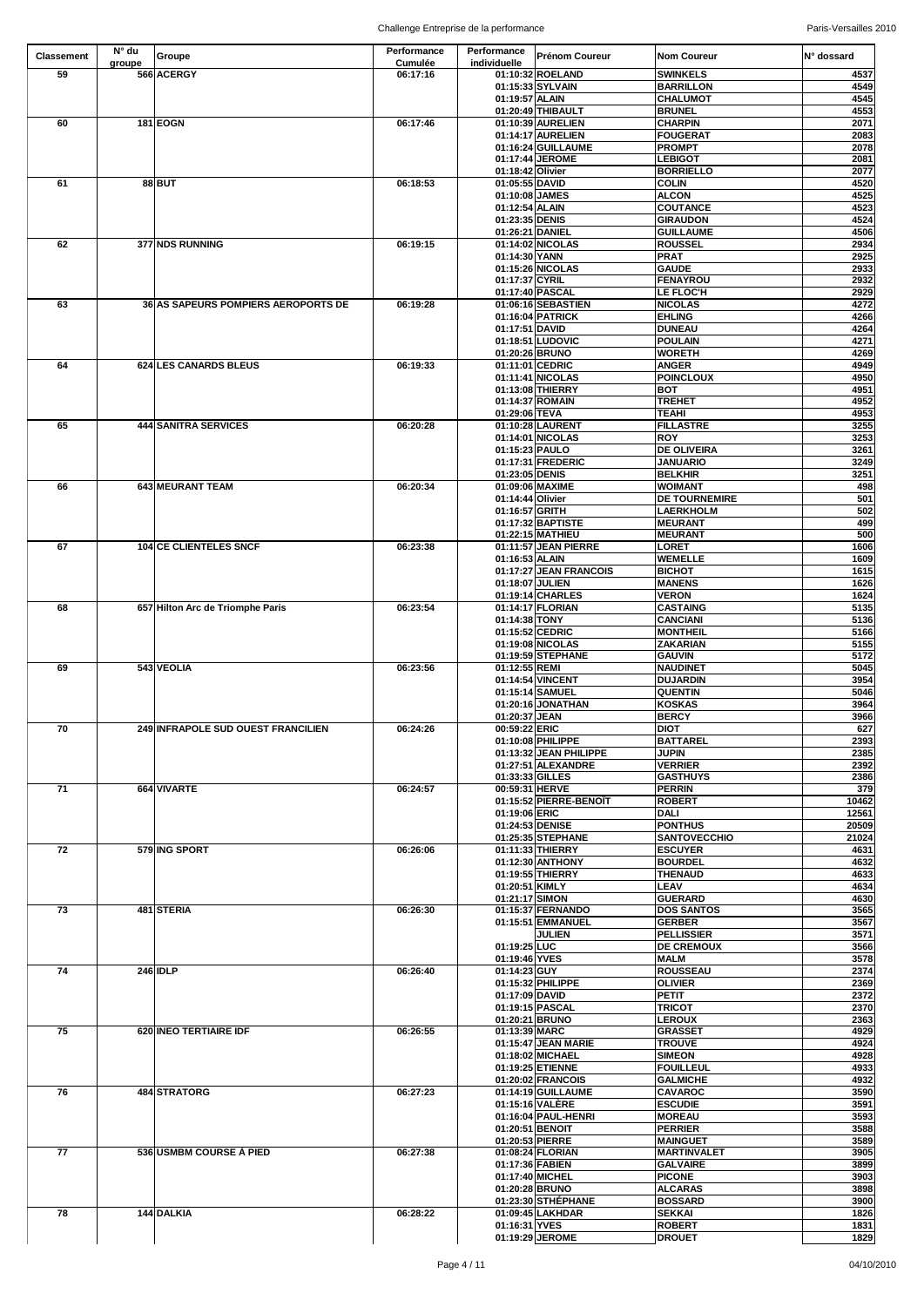| <b>Classement</b> | $N^{\circ}$ du | <b>Groupe</b>                                | Performance    | Performance                       | <b>Prénom Coureur</b>                  | <b>Nom Coureur</b>                      | IN° dossard    |
|-------------------|----------------|----------------------------------------------|----------------|-----------------------------------|----------------------------------------|-----------------------------------------|----------------|
|                   | groupe         |                                              | <b>Cumulée</b> | individuelle                      |                                        |                                         |                |
| 78                |                | 144 DALKIA                                   | 06:28:22       | 01:20:44 GAEL                     |                                        | <b>FAVIER</b>                           | 1823           |
| 79                |                | 233 GUIRY                                    | 06:28:26       | 01:21:53 ALAIN                    | 01:13:12 NICOLAS                       | <b>CAVALIER</b><br><b>BERSIER</b>       | 1828<br>2315   |
|                   |                |                                              |                |                                   | 01:13:42 DOMINIQUE                     | <b>BERSIER</b>                          | 2313           |
|                   |                |                                              |                |                                   | 01:15:06 FREDERIQUE                    | <b>CATHALA</b>                          | 2317           |
|                   |                |                                              |                |                                   | 01:20:07 THOMAS                        | <b>CAVAN</b>                            | 2314           |
|                   |                |                                              |                |                                   | 01:26:19 STEPHANE                      | <b>CAVAN</b>                            | 2316           |
| 80                |                | 662 GECINA                                   | 06:28:51       |                                   | 01:09:30 SOUKO                         | <b>ISTOLAINEN</b>                       | 17085          |
|                   |                |                                              |                | 01:14:29 HERVE                    | 01:20:44 GUILLAUME                     | <b>GACHE</b>                            | 14225          |
|                   |                |                                              |                |                                   | 01:22:03 LAURENT                       | <b>RODRIGUEZ</b><br><b>BEAUDOIN</b>     | 10293<br>17076 |
|                   |                |                                              |                |                                   | 01:22:05 JULIEN                        | <b>VALLAIS</b>                          | 17086          |
| 81                |                | 240 HERTA                                    | 06:29:26       | 01:10:58 DENIS                    |                                        | <b>PERILLIER</b>                        | 2341           |
|                   |                |                                              |                |                                   | 01:14:00 JEAN PHILIPPE                 | <b>BONNEVIE</b>                         | 2339           |
|                   |                |                                              |                |                                   | 01:19:42 PATRICK                       | <b>RINGARD</b>                          | 2348           |
|                   |                |                                              |                |                                   | 01:22:06 PIERRE                        | <b>PARENT</b>                           | 2349           |
| 82                |                | 91 CANAL+ RUNNING                            | 06:29:34       |                                   | 01:22:40 BERNARD<br>01:13:08 VINCENT   | <b>BACQ</b><br><b>NAVARRO</b>           | 2336<br>1520   |
|                   |                |                                              |                |                                   | 01:17:24 GREGOIRE                      | <b>CASTAING</b>                         | 1510           |
|                   |                |                                              |                |                                   | 01:17:27 TRISTAN                       | <b>ROGER</b>                            | 1508           |
|                   |                |                                              |                | 01:20:01 ERIC                     |                                        | <b>SEBAN</b>                            | 1522           |
|                   |                |                                              |                |                                   | 01:21:34 BENJAMIN                      | <b>ALBAREDE</b>                         | 1513           |
| 83                |                | 423 RENAULT VSF                              | 06:29:57       |                                   | 01:11:49 PIERRE HENRI                  | <b>PIONNIER</b>                         | 3139           |
|                   |                |                                              |                |                                   | 01:12:50 STEVENS<br>01:19:41 ROLAND    | <b>LURON</b><br><b>LEBLOND</b>          | 3148<br>3138   |
|                   |                |                                              |                | 01:21:17 PAUL                     |                                        | <b>TRAN</b>                             | 3153           |
|                   |                |                                              |                | 01:24:20 FRANK                    |                                        | <b>FISCHER</b>                          | 3149           |
| 84                |                | 109 CE VISION IT                             | 06:30:54       |                                   | 01:11:15 THIBAULT                      | <b>MATTERN</b>                          | 1662           |
|                   |                |                                              |                |                                   | 01:12:49 BRUNO                         | <b>ARNOUX</b>                           | 1656           |
|                   |                |                                              |                |                                   | 01:18:21 MANUEL                        | <b>MICHEL</b>                           | 1658           |
|                   |                |                                              |                | 01:23:59 LOIC                     | 01:24:30 FABIEN                        | <b>GUEGAN</b><br><b>PELLEGRINO</b>      | 9997<br>1660   |
| 85                |                | 107 CE SGN SQY                               | 06:30:55       |                                   | 01:13:14 FLORIAN                       | <b>MEZE</b>                             | 1644           |
|                   |                |                                              |                |                                   | 01:16:34 PHILIPPE                      | <b>POTARD</b>                           | 1639           |
|                   |                |                                              |                |                                   | 01:18:47 JEAN MARIE                    | <b>DRANCOURT</b>                        | 1642           |
|                   |                |                                              |                |                                   | 01:20:03 MATHIEU                       | <b>LOSINGER</b>                         | 1647           |
|                   |                |                                              |                |                                   | 01:22:17 MAXIME                        | <b>BOURASSEAU</b>                       | 1640           |
| 86                |                | 403 PARIS-OUEST CONSTRUCTION                 | 06:31:26       | 01:15:11 DENIS                    | 01:15:41 SEBASTIEN                     | <b>CREVEUIL</b>                         | 3058<br>3056   |
|                   |                |                                              |                | 01:18:02 FABIEN                   |                                        | <b>FULERO</b><br><b>RIVA</b>            | 3069           |
|                   |                |                                              |                |                                   | 01:20:11 ADRIEN                        | <b>PLACE</b>                            | 3054           |
|                   |                |                                              |                |                                   | 01:22:21 PHILIPPE                      | <b>HABABOU</b>                          | 3068           |
| 87                |                | 488 SYNGENTA                                 | 06:31:29       |                                   | 01:11:54 FRANCOIS XAVIER               | <b>CREVEL</b>                           | 3609           |
|                   |                |                                              |                |                                   | 01:15:43 LEONARD                       | <b>BERTHOMIER</b>                       | 3615           |
|                   |                |                                              |                |                                   | 01:17:46 FRANCOIS XAVIER               | <b>BAUER</b>                            | 3608           |
|                   |                |                                              |                |                                   | 01:22:59 ISABELLE<br>01:23:07 FABIEN   | <b>DESJU</b><br><b>LUBRANO</b>          | 3617<br>3616   |
| 88                |                | 43 ASPTT YVELINES                            | 06:32:13       | 01:15:46 GUY                      |                                        | <b>DELMAS</b>                           | 4331           |
|                   |                |                                              |                |                                   | 01:16:30 JEAN PHILIPPE                 | LETU                                    | 4332           |
|                   |                |                                              |                |                                   | 01:17:25 THIERRY                       | <b>COL</b>                              | 4329           |
|                   |                |                                              |                |                                   | 01:18:51 PHILIPPE                      | <b>DEFLANDRE</b>                        | 4330           |
|                   |                |                                              |                |                                   | 01:23:41 SEBASTIEN                     | <b>LECORCHE</b>                         | 4328           |
| 89                |                | 617 GRAND LARGE                              | 06:33:03       | 01:18:35 DANIEL                   | 01:18:37 PIERRE                        | <b>SIRON</b><br><b>DUGAS</b>            | 636<br>638     |
|                   |                |                                              |                |                                   | <b>CARLOS</b>                          | <b>SERRA</b>                            | 639            |
|                   |                |                                              |                |                                   | <b>NATACHA</b>                         | FRAYE                                   | 278            |
|                   |                |                                              |                |                                   | <b>ROBIN</b>                           | <b>HAMADI</b>                           | 642            |
| 90                |                | 186 EVEIL ET JEUX                            | 06:33:41       |                                   | 01:13:20 CURTIS                        | <b>BARTOSIK</b>                         | 2114           |
|                   |                |                                              |                |                                   | 01:17:43 GUILLAUME                     | <b>MONTAGARD</b>                        | 2117           |
|                   |                |                                              |                | 01:20:27 RAIDA                    | 01:17:55 RAFAEL                        | <b>CONCEJO</b><br><b>DJOUADI</b>        | 2127<br>2122   |
|                   |                |                                              |                | 01:24:16 LEO                      |                                        | <b>DAVESNE</b>                          | 2123           |
| 91                |                | 521 TOTAL RUNNING TEAM                       | 06:34:26       |                                   | 01:13:04 BRUNO                         | <b>COURME</b>                           | 3789           |
|                   |                |                                              |                | 01:14:13 Olivier                  |                                        | <b>BROUCKE</b>                          | 3783           |
|                   |                |                                              |                |                                   | 01:19:31 NICOLAS                       | <b>DESBREST</b>                         | 3786           |
|                   |                |                                              |                |                                   | 01:22:46 BENJAMIN                      | <b>RAMBAUD</b>                          | 3785           |
| 92                |                | 16 AGAP2                                     | 06:34:59       | 01:24:52 DIDIER                   | 01:15:22 ACHRAF                        | <b>BOUGEARD</b><br><b>RHAZI JERNITI</b> | 3781<br>4104   |
|                   |                |                                              |                |                                   | 01:17:23 DAMIEN                        | <b>ARRIAT</b>                           | 4103           |
|                   |                |                                              |                |                                   | 01:18:58 BENOIT                        | <b>TASSEL</b>                           | 4106           |
|                   |                |                                              |                |                                   | 01:19:23 ROMAIN                        | <b>DESBREST</b>                         | 4100           |
|                   |                |                                              |                | 01:23:53 LOIC                     |                                        | <b>LENTAL</b>                           | 4102           |
| 93                |                | 102 CCSC EDF GDF                             | 06:35:28       | 01:10:58 Olivier<br>01:16:08 AXEL |                                        | <b>LE STUM</b><br><b>WATTIEZ</b>        | 1589<br>1596   |
|                   |                |                                              |                |                                   | 01:19:09 PASCALE                       | <b>CATHERINE</b>                        | 1588           |
|                   |                |                                              |                | 01:22:37 DIDIER                   |                                        | <b>LELEU</b>                            | 1584           |
|                   |                |                                              |                |                                   | 01:26:36 JEAN-YVES                     | <b>MEUROU</b>                           | 1590           |
| 94                |                | 24 ANDRA                                     | 06:35:56       |                                   | 00:59:57 Frédéric                      | <b>BARBETTE</b>                         | 752            |
|                   |                |                                              |                |                                   | 01:18:34 PASCAL                        | <b>FOURAGE</b>                          | 4175           |
|                   |                |                                              |                |                                   | 01:21:48 SAMIRA                        | <b>OUCHHI</b>                           | 4167           |
|                   |                |                                              |                | 01:23:51 DENIS<br>01:31:46 ACHIM  |                                        | <b>PIERSON</b><br><b>ALBRECHT</b>       | 4172<br>4169   |
| 95                |                | 63BCBG                                       | 06:37:08       |                                   | 01:03:13 MOHAMED                       | <b>ARKATE</b>                           | 4422           |
|                   |                |                                              |                |                                   | 01:13:20 ANTOINE                       | <b>PEGART</b>                           | 4424           |
|                   |                |                                              |                |                                   | 01:20:35 PIRRE-EMILE                   | <b>JUSTUMUS</b>                         | 4423           |
|                   |                |                                              |                |                                   | 01:26:25 THIBAUD                       | <b>BOUDE</b>                            | 4428           |
| 96                |                | 18 AGSE                                      | 06:37:44       | 01:33:35 ALBAN                    | 01:15:33 JEAN MICHEL                   | <b>SARVONAT</b><br><b>BOULESTIN</b>     | 4426<br>4122   |
|                   |                |                                              |                |                                   | 01:17:33 FRANCIS                       | <b>LUCE</b>                             | 4118           |
|                   |                |                                              |                |                                   | 01:20:04 FABRICE                       | <b>ZANGHI</b>                           | 4119           |
|                   |                |                                              |                | 01:21:47 ODILE                    |                                        | <b>PETRUCCI</b>                         | 4114           |
|                   |                |                                              |                |                                   | 01:22:47 JEAN CLAUDE                   | <b>ESCALIER</b>                         | 4111           |
| 97                |                | 665 Team Running Comité Entreprise Mercedes- | 06:37:50       | 01:17:46 HERVÉ                    |                                        | <b>MOUILLESEAUX</b>                     | 11118          |
|                   |                |                                              |                |                                   | 01:17:56 GRÉGOIRE                      | <b>LEMONNIER</b>                        | 15609          |
|                   |                |                                              |                |                                   | 01:19:11 FRANCOIS<br>01:19:37 MATTHIEU | <b>DELCROIX</b><br><b>PERON</b>         | 9734<br>20958  |
|                   |                |                                              |                | 01:23:20 JOSÉ                     |                                        | <b>ESCRICHE</b>                         | 5457           |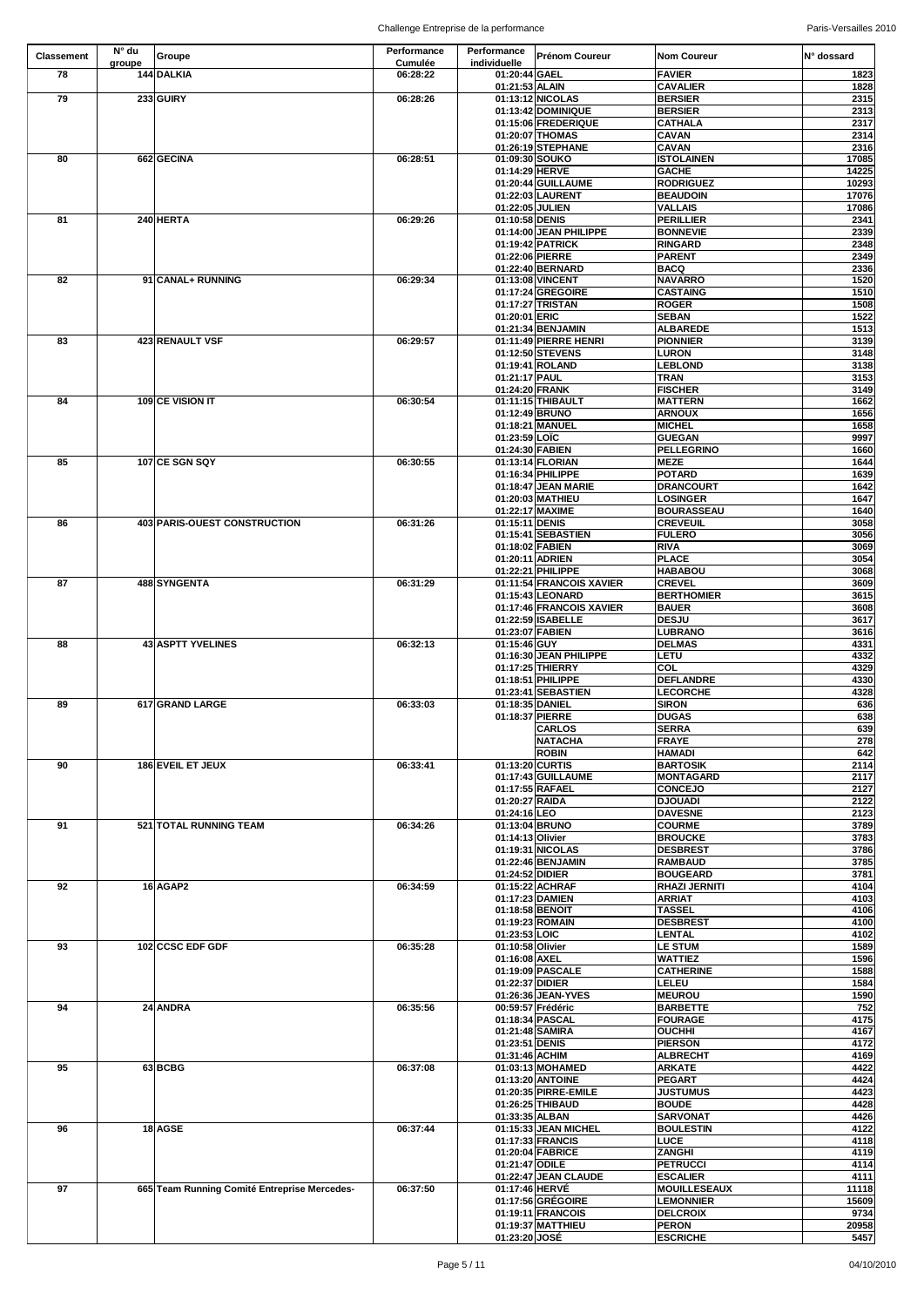| 378 NEOLANE<br>98<br>01:10:08 CHRISTIAN<br><b>BOUESSAY</b><br>06:38:02<br>2939<br><b>DECARIS</b><br>01:10:32 JEROME<br>2936<br>01:12:16 CHRISTOPHE<br><b>LABREURE</b><br>2935<br>01:23:19 JEAN-MICHEL<br><b>RADISKOL</b><br>2937<br>01:41:47 ISMAEL<br><b>FOFANA</b><br>06:39:23<br>99<br>323 LES POUGNES VOLANTES - L'HISTOIRE<br>01:00:25 KEVIN<br><b>BONNET</b><br>01:16:20 BERTRAND<br><b>POCHE</b><br><b>PALAYAN</b><br>01:24:24 ADRIEN<br>01:29:05 TIPHAINE<br><b>CAUDRELIER</b><br><b>LAFAY</b><br>01:29:09 CLAIRE<br>108 CE THALES<br>06:39:24<br>01:14:32 JEAN - PIERRE<br>100<br><b>BOURNAIX</b><br><b>NASLE</b><br>01:15:17 DENIS<br><b>MONTADER</b><br>01:18:40 GILLES<br>01:23:40 SERGE<br><b>VERLHAC</b><br>01:27:15 DANIEL<br><b>BEYSSAC</b><br>29 ARGAN<br>101<br>01:12:13 LUDOVIC<br><b>BESCHER</b><br>06:40:08<br>01:17:08 FREDERIC<br><b>LARROUMETS</b><br>01:20:41 JEAN-BAPTISTE<br><b>REROLLE</b><br>01:20:42 JEAN CLAUDE<br><b>LE LAN</b><br>01:29:24 RONAN<br><b>LE LAN</b><br>140 CSC<br>102<br>06:40:16<br>01:13:28 BENOIT<br><b>RENOUL</b><br>01:17:38 HUGUES<br><b>MARTIN</b><br><b>VAN WOUWE</b><br>01:21:49 WILBERT<br><b>PICARD</b><br>01:23:38 DENIS<br>01:23:43 YANNICK<br><b>CORROLLER</b><br>661 CARITAS TEAM<br>06:41:21<br>01:03:49 YVES<br><b>GUEGANO</b><br>103<br>01:16:34 JEAN MARC<br><b>PAPILLON</b><br>01:21:27 JEAN<br><b>TASSEL</b><br><b>PETETIN</b><br>01:23:59 FRANCOIS<br>01:35:32 MARINE<br><b>FIESSINGER</b><br><b>ALIX</b><br>104<br>535 US-DASSAULT-ARGENTEUIL<br>06:42:16<br>01:10:54 ARNAUD<br>01:17:51 ROMUALD<br><b>SEGURE</b><br>01:23:25 CEDRIC<br><b>DEGROOTE</b><br>01:24:42 NICOLAS<br><b>TOMPKIN</b><br>01:25:24 VINCENT<br><b>LEGER</b><br>105<br><b>WALCZAK</b><br><b>459 SEQUANS COMMUNICATIONS</b><br>06:42:25<br>01:07:58 LEE<br>01:14:52 HERVE<br><b>ANJOT</b><br><b>IRLAN</b><br>$01:20:30$ JIM<br>01:28:47 MOHAMED<br><b>LAZAR</b><br>01:30:18 MICHELE<br><b>FIORITO</b><br>106<br><b>118 CHOK BETON</b><br>06:42:52<br>01:12:17 JEAN<br><b>BOUCHAUD-AYRAL</b><br>01:12:50 CHRISTIAN<br><b>DUPRE</b><br>01:19:07 ALAIN<br><b>MAMES</b><br>01:29:09 JULIEN<br><b>MISEROLLE</b><br>01:29:29 FRÉDÉRIQUE<br><b>PERGET</b><br>22 ALSTOM<br>01:16:36 Frédéric<br><b>SANTAIS</b><br>107<br>06:43:06<br>01:18:21 CAN<br><b>AKTAS</b><br>01:19:09 AURELIEN<br><b>LEON</b><br>01:21:45 KAMEL<br><b>ELHADJ-MIMOUNE</b><br>01:27:15 NICOLAS<br><b>CAPRAIS</b><br>108<br><b>305 LES DANSEUSES</b><br>06:43:37<br>01:17:45 LAURENT<br><b>CHAMAILLARD</b><br>01:19:15 LOIC<br><b>HAMON</b><br><b>MORMONT</b><br>01:21:01 ARNAUD<br>01:22:03 ERWAN<br><b>HAMON</b><br>01:23:33 ARNAUD<br><b>DEMEULEMEESTER</b><br>06:43:53<br>00:59:25 PHILIPPE<br>109<br>227 GROUPE GORGE<br><b>RAVET</b><br>01:15:42 RAPHAEL<br><b>GORGE</b><br>01:20:49 YOANN<br><b>LE DOARE</b><br>01:32:57 FREDERIC<br><b>RONZEAU</b><br>01:35:00 VINCENT<br><b>MARAVAL</b><br>503 THALES COMMUNICATION SA<br>110<br>06:44:30<br>01:07:03 LOUIS<br><b>BARDON</b><br><b>MERCIER</b><br>01:10:13 GILLES<br>01:21:27 DAVID<br><b>KABAT</b><br>01:21:54 CHRISTIAN<br><b>FLEURY</b><br>01:43:53 MARIE CLAUDE<br><b>MUTSCHLER</b><br>111<br>3 42 KM 195 LE BLANC<br>01:17:19 JEAN CLAUDE<br><b>GRANGENEUVE</b><br>06:46:04<br>01:18:24 PASCAL<br><b>SOULAS</b><br><b>QUESADA</b><br>01:20:23 PIERRE<br>01:24:35 GUILLAUME<br><b>GIRAUDET</b><br>01:25:23 MICHEL<br><b>BOUTTEVILLE</b><br>$112$<br>27 APSYS<br>06:48:40<br>01:18:25 PAULINE<br><b>LEFEVRE</b><br>01:20:03 LOIC<br><b>CAPOULUN</b><br>01:20:45 FRANCIS<br><b>CHEVALIER</b><br><b>LICHTLE</b><br>01:24:08 STEPHAN<br>01:25:19 NICOLAS<br><b>NGUYEN VAN</b><br>113<br>560 WONDERBOX<br>06:48:47<br>01:13:14 MAMADOU<br><b>NIANG</b><br>01:15:27 GILLES<br><b>RAISON</b><br>01:21:57 JEAN LUC<br><b>LAGOUTTE</b><br><b>NEE</b><br>01:29:04 PATRICK<br>01:29:05 JACQUES CHRISTOPHE<br><b>BLOUZARD</b><br>06:49:53<br>01:10:24 CYRIL<br>114<br>447 SAPEURS POMPIERS DE SAVIGNY LE TEMPLE<br><b>COCHEZ</b><br>01:17:15 JEREMIE<br><b>VANNEAUD</b><br>01:18:34 HERVE<br><b>BONDEAU</b><br>01:26:06 GUILLAUME<br><b>RUET</b><br>01:37:34 ALEXANDRA<br><b>LANIER</b><br>115<br>128 COCERP<br>06:50:12<br><b>REININGER</b><br>01:14:15 Olivier<br>01:16:35 FREDERIC<br><b>VASEUX</b><br>01:22:56 LOIC<br><b>VASEUX</b><br><b>CALTOT</b><br>01:23:09 Olivier<br>01:33:17 THIERRY<br><b>MARETTE</b><br>116<br>178 ELIOKEM<br>01:14:54 THOMAS<br><b>GAUCHON</b><br>06:52:27<br>01:18:51 BERTRAND<br><b>GUICHARD</b><br>01:18:55 ALAIN<br><b>LE COQ</b><br>01:19:29 BERNARD<br><b>NIGEN</b><br>01:40:18 EMMANUEL<br><b>BOUSSEAU</b><br>40 ASCOT<br>117<br>06:52:31<br>01:16:28 CHRISTIAN<br><b>GRANET</b><br>01:19:42 STEPHANE<br><b>TROADEC</b> | Classement | $N^{\circ}$ du<br>groupe | Groupe | Performance<br><b>Cumulée</b> | <b>Performance</b><br>individuelle | <b>Prénom Coureur</b> | <b>Nom Coureur</b> | IN° dossard |
|------------------------------------------------------------------------------------------------------------------------------------------------------------------------------------------------------------------------------------------------------------------------------------------------------------------------------------------------------------------------------------------------------------------------------------------------------------------------------------------------------------------------------------------------------------------------------------------------------------------------------------------------------------------------------------------------------------------------------------------------------------------------------------------------------------------------------------------------------------------------------------------------------------------------------------------------------------------------------------------------------------------------------------------------------------------------------------------------------------------------------------------------------------------------------------------------------------------------------------------------------------------------------------------------------------------------------------------------------------------------------------------------------------------------------------------------------------------------------------------------------------------------------------------------------------------------------------------------------------------------------------------------------------------------------------------------------------------------------------------------------------------------------------------------------------------------------------------------------------------------------------------------------------------------------------------------------------------------------------------------------------------------------------------------------------------------------------------------------------------------------------------------------------------------------------------------------------------------------------------------------------------------------------------------------------------------------------------------------------------------------------------------------------------------------------------------------------------------------------------------------------------------------------------------------------------------------------------------------------------------------------------------------------------------------------------------------------------------------------------------------------------------------------------------------------------------------------------------------------------------------------------------------------------------------------------------------------------------------------------------------------------------------------------------------------------------------------------------------------------------------------------------------------------------------------------------------------------------------------------------------------------------------------------------------------------------------------------------------------------------------------------------------------------------------------------------------------------------------------------------------------------------------------------------------------------------------------------------------------------------------------------------------------------------------------------------------------------------------------------------------------------------------------------------------------------------------------------------------------------------------------------------------------------------------------------------------------------------------------------------------------------------------------------------------------------------------------------------------------------------------------------------------------------------------------------------------------------------------------------------------------------------------------------------------------------------------------------------------------------------------------------------------------------------------------------------------------------------------------------------------------------------------------------------------------------------------------------------------------------------------------------------------------------------------------------------------------------------|------------|--------------------------|--------|-------------------------------|------------------------------------|-----------------------|--------------------|-------------|
|                                                                                                                                                                                                                                                                                                                                                                                                                                                                                                                                                                                                                                                                                                                                                                                                                                                                                                                                                                                                                                                                                                                                                                                                                                                                                                                                                                                                                                                                                                                                                                                                                                                                                                                                                                                                                                                                                                                                                                                                                                                                                                                                                                                                                                                                                                                                                                                                                                                                                                                                                                                                                                                                                                                                                                                                                                                                                                                                                                                                                                                                                                                                                                                                                                                                                                                                                                                                                                                                                                                                                                                                                                                                                                                                                                                                                                                                                                                                                                                                                                                                                                                                                                                                                                                                                                                                                                                                                                                                                                                                                                                                                                                                                                                        |            |                          |        |                               |                                    |                       |                    |             |
|                                                                                                                                                                                                                                                                                                                                                                                                                                                                                                                                                                                                                                                                                                                                                                                                                                                                                                                                                                                                                                                                                                                                                                                                                                                                                                                                                                                                                                                                                                                                                                                                                                                                                                                                                                                                                                                                                                                                                                                                                                                                                                                                                                                                                                                                                                                                                                                                                                                                                                                                                                                                                                                                                                                                                                                                                                                                                                                                                                                                                                                                                                                                                                                                                                                                                                                                                                                                                                                                                                                                                                                                                                                                                                                                                                                                                                                                                                                                                                                                                                                                                                                                                                                                                                                                                                                                                                                                                                                                                                                                                                                                                                                                                                                        |            |                          |        |                               |                                    |                       |                    |             |
| 2674<br>4151                                                                                                                                                                                                                                                                                                                                                                                                                                                                                                                                                                                                                                                                                                                                                                                                                                                                                                                                                                                                                                                                                                                                                                                                                                                                                                                                                                                                                                                                                                                                                                                                                                                                                                                                                                                                                                                                                                                                                                                                                                                                                                                                                                                                                                                                                                                                                                                                                                                                                                                                                                                                                                                                                                                                                                                                                                                                                                                                                                                                                                                                                                                                                                                                                                                                                                                                                                                                                                                                                                                                                                                                                                                                                                                                                                                                                                                                                                                                                                                                                                                                                                                                                                                                                                                                                                                                                                                                                                                                                                                                                                                                                                                                                                           |            |                          |        |                               |                                    |                       |                    |             |
| 2679                                                                                                                                                                                                                                                                                                                                                                                                                                                                                                                                                                                                                                                                                                                                                                                                                                                                                                                                                                                                                                                                                                                                                                                                                                                                                                                                                                                                                                                                                                                                                                                                                                                                                                                                                                                                                                                                                                                                                                                                                                                                                                                                                                                                                                                                                                                                                                                                                                                                                                                                                                                                                                                                                                                                                                                                                                                                                                                                                                                                                                                                                                                                                                                                                                                                                                                                                                                                                                                                                                                                                                                                                                                                                                                                                                                                                                                                                                                                                                                                                                                                                                                                                                                                                                                                                                                                                                                                                                                                                                                                                                                                                                                                                                                   |            |                          |        |                               |                                    |                       |                    | 2938        |
| 2680                                                                                                                                                                                                                                                                                                                                                                                                                                                                                                                                                                                                                                                                                                                                                                                                                                                                                                                                                                                                                                                                                                                                                                                                                                                                                                                                                                                                                                                                                                                                                                                                                                                                                                                                                                                                                                                                                                                                                                                                                                                                                                                                                                                                                                                                                                                                                                                                                                                                                                                                                                                                                                                                                                                                                                                                                                                                                                                                                                                                                                                                                                                                                                                                                                                                                                                                                                                                                                                                                                                                                                                                                                                                                                                                                                                                                                                                                                                                                                                                                                                                                                                                                                                                                                                                                                                                                                                                                                                                                                                                                                                                                                                                                                                   |            |                          |        |                               |                                    |                       |                    |             |
| 2672<br>2673<br>1652<br>4207<br>1801<br>11281<br>4157                                                                                                                                                                                                                                                                                                                                                                                                                                                                                                                                                                                                                                                                                                                                                                                                                                                                                                                                                                                                                                                                                                                                                                                                                                                                                                                                                                                                                                                                                                                                                                                                                                                                                                                                                                                                                                                                                                                                                                                                                                                                                                                                                                                                                                                                                                                                                                                                                                                                                                                                                                                                                                                                                                                                                                                                                                                                                                                                                                                                                                                                                                                                                                                                                                                                                                                                                                                                                                                                                                                                                                                                                                                                                                                                                                                                                                                                                                                                                                                                                                                                                                                                                                                                                                                                                                                                                                                                                                                                                                                                                                                                                                                                  |            |                          |        |                               |                                    |                       |                    |             |
|                                                                                                                                                                                                                                                                                                                                                                                                                                                                                                                                                                                                                                                                                                                                                                                                                                                                                                                                                                                                                                                                                                                                                                                                                                                                                                                                                                                                                                                                                                                                                                                                                                                                                                                                                                                                                                                                                                                                                                                                                                                                                                                                                                                                                                                                                                                                                                                                                                                                                                                                                                                                                                                                                                                                                                                                                                                                                                                                                                                                                                                                                                                                                                                                                                                                                                                                                                                                                                                                                                                                                                                                                                                                                                                                                                                                                                                                                                                                                                                                                                                                                                                                                                                                                                                                                                                                                                                                                                                                                                                                                                                                                                                                                                                        |            |                          |        |                               |                                    |                       |                    |             |
| 1651<br>1649<br>1654<br>1655                                                                                                                                                                                                                                                                                                                                                                                                                                                                                                                                                                                                                                                                                                                                                                                                                                                                                                                                                                                                                                                                                                                                                                                                                                                                                                                                                                                                                                                                                                                                                                                                                                                                                                                                                                                                                                                                                                                                                                                                                                                                                                                                                                                                                                                                                                                                                                                                                                                                                                                                                                                                                                                                                                                                                                                                                                                                                                                                                                                                                                                                                                                                                                                                                                                                                                                                                                                                                                                                                                                                                                                                                                                                                                                                                                                                                                                                                                                                                                                                                                                                                                                                                                                                                                                                                                                                                                                                                                                                                                                                                                                                                                                                                           |            |                          |        |                               |                                    |                       |                    |             |
|                                                                                                                                                                                                                                                                                                                                                                                                                                                                                                                                                                                                                                                                                                                                                                                                                                                                                                                                                                                                                                                                                                                                                                                                                                                                                                                                                                                                                                                                                                                                                                                                                                                                                                                                                                                                                                                                                                                                                                                                                                                                                                                                                                                                                                                                                                                                                                                                                                                                                                                                                                                                                                                                                                                                                                                                                                                                                                                                                                                                                                                                                                                                                                                                                                                                                                                                                                                                                                                                                                                                                                                                                                                                                                                                                                                                                                                                                                                                                                                                                                                                                                                                                                                                                                                                                                                                                                                                                                                                                                                                                                                                                                                                                                                        |            |                          |        |                               |                                    |                       |                    |             |
|                                                                                                                                                                                                                                                                                                                                                                                                                                                                                                                                                                                                                                                                                                                                                                                                                                                                                                                                                                                                                                                                                                                                                                                                                                                                                                                                                                                                                                                                                                                                                                                                                                                                                                                                                                                                                                                                                                                                                                                                                                                                                                                                                                                                                                                                                                                                                                                                                                                                                                                                                                                                                                                                                                                                                                                                                                                                                                                                                                                                                                                                                                                                                                                                                                                                                                                                                                                                                                                                                                                                                                                                                                                                                                                                                                                                                                                                                                                                                                                                                                                                                                                                                                                                                                                                                                                                                                                                                                                                                                                                                                                                                                                                                                                        |            |                          |        |                               |                                    |                       |                    |             |
|                                                                                                                                                                                                                                                                                                                                                                                                                                                                                                                                                                                                                                                                                                                                                                                                                                                                                                                                                                                                                                                                                                                                                                                                                                                                                                                                                                                                                                                                                                                                                                                                                                                                                                                                                                                                                                                                                                                                                                                                                                                                                                                                                                                                                                                                                                                                                                                                                                                                                                                                                                                                                                                                                                                                                                                                                                                                                                                                                                                                                                                                                                                                                                                                                                                                                                                                                                                                                                                                                                                                                                                                                                                                                                                                                                                                                                                                                                                                                                                                                                                                                                                                                                                                                                                                                                                                                                                                                                                                                                                                                                                                                                                                                                                        |            |                          |        |                               |                                    |                       |                    |             |
| 4200<br>4202<br>4206<br>4201<br>1811<br>1807<br>1089<br>1810<br>216<br>8685<br>7467<br>12680                                                                                                                                                                                                                                                                                                                                                                                                                                                                                                                                                                                                                                                                                                                                                                                                                                                                                                                                                                                                                                                                                                                                                                                                                                                                                                                                                                                                                                                                                                                                                                                                                                                                                                                                                                                                                                                                                                                                                                                                                                                                                                                                                                                                                                                                                                                                                                                                                                                                                                                                                                                                                                                                                                                                                                                                                                                                                                                                                                                                                                                                                                                                                                                                                                                                                                                                                                                                                                                                                                                                                                                                                                                                                                                                                                                                                                                                                                                                                                                                                                                                                                                                                                                                                                                                                                                                                                                                                                                                                                                                                                                                                           |            |                          |        |                               |                                    |                       |                    |             |
|                                                                                                                                                                                                                                                                                                                                                                                                                                                                                                                                                                                                                                                                                                                                                                                                                                                                                                                                                                                                                                                                                                                                                                                                                                                                                                                                                                                                                                                                                                                                                                                                                                                                                                                                                                                                                                                                                                                                                                                                                                                                                                                                                                                                                                                                                                                                                                                                                                                                                                                                                                                                                                                                                                                                                                                                                                                                                                                                                                                                                                                                                                                                                                                                                                                                                                                                                                                                                                                                                                                                                                                                                                                                                                                                                                                                                                                                                                                                                                                                                                                                                                                                                                                                                                                                                                                                                                                                                                                                                                                                                                                                                                                                                                                        |            |                          |        |                               |                                    |                       |                    |             |
|                                                                                                                                                                                                                                                                                                                                                                                                                                                                                                                                                                                                                                                                                                                                                                                                                                                                                                                                                                                                                                                                                                                                                                                                                                                                                                                                                                                                                                                                                                                                                                                                                                                                                                                                                                                                                                                                                                                                                                                                                                                                                                                                                                                                                                                                                                                                                                                                                                                                                                                                                                                                                                                                                                                                                                                                                                                                                                                                                                                                                                                                                                                                                                                                                                                                                                                                                                                                                                                                                                                                                                                                                                                                                                                                                                                                                                                                                                                                                                                                                                                                                                                                                                                                                                                                                                                                                                                                                                                                                                                                                                                                                                                                                                                        |            |                          |        |                               |                                    |                       |                    |             |
|                                                                                                                                                                                                                                                                                                                                                                                                                                                                                                                                                                                                                                                                                                                                                                                                                                                                                                                                                                                                                                                                                                                                                                                                                                                                                                                                                                                                                                                                                                                                                                                                                                                                                                                                                                                                                                                                                                                                                                                                                                                                                                                                                                                                                                                                                                                                                                                                                                                                                                                                                                                                                                                                                                                                                                                                                                                                                                                                                                                                                                                                                                                                                                                                                                                                                                                                                                                                                                                                                                                                                                                                                                                                                                                                                                                                                                                                                                                                                                                                                                                                                                                                                                                                                                                                                                                                                                                                                                                                                                                                                                                                                                                                                                                        |            |                          |        |                               |                                    |                       |                    |             |
|                                                                                                                                                                                                                                                                                                                                                                                                                                                                                                                                                                                                                                                                                                                                                                                                                                                                                                                                                                                                                                                                                                                                                                                                                                                                                                                                                                                                                                                                                                                                                                                                                                                                                                                                                                                                                                                                                                                                                                                                                                                                                                                                                                                                                                                                                                                                                                                                                                                                                                                                                                                                                                                                                                                                                                                                                                                                                                                                                                                                                                                                                                                                                                                                                                                                                                                                                                                                                                                                                                                                                                                                                                                                                                                                                                                                                                                                                                                                                                                                                                                                                                                                                                                                                                                                                                                                                                                                                                                                                                                                                                                                                                                                                                                        |            |                          |        |                               |                                    |                       |                    |             |
|                                                                                                                                                                                                                                                                                                                                                                                                                                                                                                                                                                                                                                                                                                                                                                                                                                                                                                                                                                                                                                                                                                                                                                                                                                                                                                                                                                                                                                                                                                                                                                                                                                                                                                                                                                                                                                                                                                                                                                                                                                                                                                                                                                                                                                                                                                                                                                                                                                                                                                                                                                                                                                                                                                                                                                                                                                                                                                                                                                                                                                                                                                                                                                                                                                                                                                                                                                                                                                                                                                                                                                                                                                                                                                                                                                                                                                                                                                                                                                                                                                                                                                                                                                                                                                                                                                                                                                                                                                                                                                                                                                                                                                                                                                                        |            |                          |        |                               |                                    |                       |                    |             |
|                                                                                                                                                                                                                                                                                                                                                                                                                                                                                                                                                                                                                                                                                                                                                                                                                                                                                                                                                                                                                                                                                                                                                                                                                                                                                                                                                                                                                                                                                                                                                                                                                                                                                                                                                                                                                                                                                                                                                                                                                                                                                                                                                                                                                                                                                                                                                                                                                                                                                                                                                                                                                                                                                                                                                                                                                                                                                                                                                                                                                                                                                                                                                                                                                                                                                                                                                                                                                                                                                                                                                                                                                                                                                                                                                                                                                                                                                                                                                                                                                                                                                                                                                                                                                                                                                                                                                                                                                                                                                                                                                                                                                                                                                                                        |            |                          |        |                               |                                    |                       |                    |             |
|                                                                                                                                                                                                                                                                                                                                                                                                                                                                                                                                                                                                                                                                                                                                                                                                                                                                                                                                                                                                                                                                                                                                                                                                                                                                                                                                                                                                                                                                                                                                                                                                                                                                                                                                                                                                                                                                                                                                                                                                                                                                                                                                                                                                                                                                                                                                                                                                                                                                                                                                                                                                                                                                                                                                                                                                                                                                                                                                                                                                                                                                                                                                                                                                                                                                                                                                                                                                                                                                                                                                                                                                                                                                                                                                                                                                                                                                                                                                                                                                                                                                                                                                                                                                                                                                                                                                                                                                                                                                                                                                                                                                                                                                                                                        |            |                          |        |                               |                                    |                       |                    |             |
|                                                                                                                                                                                                                                                                                                                                                                                                                                                                                                                                                                                                                                                                                                                                                                                                                                                                                                                                                                                                                                                                                                                                                                                                                                                                                                                                                                                                                                                                                                                                                                                                                                                                                                                                                                                                                                                                                                                                                                                                                                                                                                                                                                                                                                                                                                                                                                                                                                                                                                                                                                                                                                                                                                                                                                                                                                                                                                                                                                                                                                                                                                                                                                                                                                                                                                                                                                                                                                                                                                                                                                                                                                                                                                                                                                                                                                                                                                                                                                                                                                                                                                                                                                                                                                                                                                                                                                                                                                                                                                                                                                                                                                                                                                                        |            |                          |        |                               |                                    |                       |                    |             |
|                                                                                                                                                                                                                                                                                                                                                                                                                                                                                                                                                                                                                                                                                                                                                                                                                                                                                                                                                                                                                                                                                                                                                                                                                                                                                                                                                                                                                                                                                                                                                                                                                                                                                                                                                                                                                                                                                                                                                                                                                                                                                                                                                                                                                                                                                                                                                                                                                                                                                                                                                                                                                                                                                                                                                                                                                                                                                                                                                                                                                                                                                                                                                                                                                                                                                                                                                                                                                                                                                                                                                                                                                                                                                                                                                                                                                                                                                                                                                                                                                                                                                                                                                                                                                                                                                                                                                                                                                                                                                                                                                                                                                                                                                                                        |            |                          |        |                               |                                    |                       |                    |             |
|                                                                                                                                                                                                                                                                                                                                                                                                                                                                                                                                                                                                                                                                                                                                                                                                                                                                                                                                                                                                                                                                                                                                                                                                                                                                                                                                                                                                                                                                                                                                                                                                                                                                                                                                                                                                                                                                                                                                                                                                                                                                                                                                                                                                                                                                                                                                                                                                                                                                                                                                                                                                                                                                                                                                                                                                                                                                                                                                                                                                                                                                                                                                                                                                                                                                                                                                                                                                                                                                                                                                                                                                                                                                                                                                                                                                                                                                                                                                                                                                                                                                                                                                                                                                                                                                                                                                                                                                                                                                                                                                                                                                                                                                                                                        |            |                          |        |                               |                                    |                       |                    |             |
| 3889<br>3896<br>3888<br>3890<br>3891<br>3409<br>3414<br>1691<br>1687<br>4152<br>4154<br>2594<br>2294<br>4184<br>4021<br>3294<br>1751<br>2061                                                                                                                                                                                                                                                                                                                                                                                                                                                                                                                                                                                                                                                                                                                                                                                                                                                                                                                                                                                                                                                                                                                                                                                                                                                                                                                                                                                                                                                                                                                                                                                                                                                                                                                                                                                                                                                                                                                                                                                                                                                                                                                                                                                                                                                                                                                                                                                                                                                                                                                                                                                                                                                                                                                                                                                                                                                                                                                                                                                                                                                                                                                                                                                                                                                                                                                                                                                                                                                                                                                                                                                                                                                                                                                                                                                                                                                                                                                                                                                                                                                                                                                                                                                                                                                                                                                                                                                                                                                                                                                                                                           |            |                          |        |                               |                                    |                       |                    |             |
|                                                                                                                                                                                                                                                                                                                                                                                                                                                                                                                                                                                                                                                                                                                                                                                                                                                                                                                                                                                                                                                                                                                                                                                                                                                                                                                                                                                                                                                                                                                                                                                                                                                                                                                                                                                                                                                                                                                                                                                                                                                                                                                                                                                                                                                                                                                                                                                                                                                                                                                                                                                                                                                                                                                                                                                                                                                                                                                                                                                                                                                                                                                                                                                                                                                                                                                                                                                                                                                                                                                                                                                                                                                                                                                                                                                                                                                                                                                                                                                                                                                                                                                                                                                                                                                                                                                                                                                                                                                                                                                                                                                                                                                                                                                        |            |                          |        |                               |                                    |                       |                    |             |
|                                                                                                                                                                                                                                                                                                                                                                                                                                                                                                                                                                                                                                                                                                                                                                                                                                                                                                                                                                                                                                                                                                                                                                                                                                                                                                                                                                                                                                                                                                                                                                                                                                                                                                                                                                                                                                                                                                                                                                                                                                                                                                                                                                                                                                                                                                                                                                                                                                                                                                                                                                                                                                                                                                                                                                                                                                                                                                                                                                                                                                                                                                                                                                                                                                                                                                                                                                                                                                                                                                                                                                                                                                                                                                                                                                                                                                                                                                                                                                                                                                                                                                                                                                                                                                                                                                                                                                                                                                                                                                                                                                                                                                                                                                                        |            |                          |        |                               |                                    |                       |                    |             |
|                                                                                                                                                                                                                                                                                                                                                                                                                                                                                                                                                                                                                                                                                                                                                                                                                                                                                                                                                                                                                                                                                                                                                                                                                                                                                                                                                                                                                                                                                                                                                                                                                                                                                                                                                                                                                                                                                                                                                                                                                                                                                                                                                                                                                                                                                                                                                                                                                                                                                                                                                                                                                                                                                                                                                                                                                                                                                                                                                                                                                                                                                                                                                                                                                                                                                                                                                                                                                                                                                                                                                                                                                                                                                                                                                                                                                                                                                                                                                                                                                                                                                                                                                                                                                                                                                                                                                                                                                                                                                                                                                                                                                                                                                                                        |            |                          |        |                               |                                    |                       |                    |             |
|                                                                                                                                                                                                                                                                                                                                                                                                                                                                                                                                                                                                                                                                                                                                                                                                                                                                                                                                                                                                                                                                                                                                                                                                                                                                                                                                                                                                                                                                                                                                                                                                                                                                                                                                                                                                                                                                                                                                                                                                                                                                                                                                                                                                                                                                                                                                                                                                                                                                                                                                                                                                                                                                                                                                                                                                                                                                                                                                                                                                                                                                                                                                                                                                                                                                                                                                                                                                                                                                                                                                                                                                                                                                                                                                                                                                                                                                                                                                                                                                                                                                                                                                                                                                                                                                                                                                                                                                                                                                                                                                                                                                                                                                                                                        |            |                          |        |                               |                                    |                       |                    |             |
|                                                                                                                                                                                                                                                                                                                                                                                                                                                                                                                                                                                                                                                                                                                                                                                                                                                                                                                                                                                                                                                                                                                                                                                                                                                                                                                                                                                                                                                                                                                                                                                                                                                                                                                                                                                                                                                                                                                                                                                                                                                                                                                                                                                                                                                                                                                                                                                                                                                                                                                                                                                                                                                                                                                                                                                                                                                                                                                                                                                                                                                                                                                                                                                                                                                                                                                                                                                                                                                                                                                                                                                                                                                                                                                                                                                                                                                                                                                                                                                                                                                                                                                                                                                                                                                                                                                                                                                                                                                                                                                                                                                                                                                                                                                        |            |                          |        |                               |                                    |                       |                    |             |
| 3410<br>3412<br>1693                                                                                                                                                                                                                                                                                                                                                                                                                                                                                                                                                                                                                                                                                                                                                                                                                                                                                                                                                                                                                                                                                                                                                                                                                                                                                                                                                                                                                                                                                                                                                                                                                                                                                                                                                                                                                                                                                                                                                                                                                                                                                                                                                                                                                                                                                                                                                                                                                                                                                                                                                                                                                                                                                                                                                                                                                                                                                                                                                                                                                                                                                                                                                                                                                                                                                                                                                                                                                                                                                                                                                                                                                                                                                                                                                                                                                                                                                                                                                                                                                                                                                                                                                                                                                                                                                                                                                                                                                                                                                                                                                                                                                                                                                                   |            |                          |        |                               |                                    |                       |                    | 3416        |
|                                                                                                                                                                                                                                                                                                                                                                                                                                                                                                                                                                                                                                                                                                                                                                                                                                                                                                                                                                                                                                                                                                                                                                                                                                                                                                                                                                                                                                                                                                                                                                                                                                                                                                                                                                                                                                                                                                                                                                                                                                                                                                                                                                                                                                                                                                                                                                                                                                                                                                                                                                                                                                                                                                                                                                                                                                                                                                                                                                                                                                                                                                                                                                                                                                                                                                                                                                                                                                                                                                                                                                                                                                                                                                                                                                                                                                                                                                                                                                                                                                                                                                                                                                                                                                                                                                                                                                                                                                                                                                                                                                                                                                                                                                                        |            |                          |        |                               |                                    |                       |                    |             |
|                                                                                                                                                                                                                                                                                                                                                                                                                                                                                                                                                                                                                                                                                                                                                                                                                                                                                                                                                                                                                                                                                                                                                                                                                                                                                                                                                                                                                                                                                                                                                                                                                                                                                                                                                                                                                                                                                                                                                                                                                                                                                                                                                                                                                                                                                                                                                                                                                                                                                                                                                                                                                                                                                                                                                                                                                                                                                                                                                                                                                                                                                                                                                                                                                                                                                                                                                                                                                                                                                                                                                                                                                                                                                                                                                                                                                                                                                                                                                                                                                                                                                                                                                                                                                                                                                                                                                                                                                                                                                                                                                                                                                                                                                                                        |            |                          |        |                               |                                    |                       |                    |             |
| 1685<br>1683<br>4155<br>2588<br>2590<br>2593<br>2589<br>628<br>2293<br>2297<br>2290<br>3686<br>3690<br>3685<br>3684<br>3689<br>4047<br>4044<br>4042<br>4054<br>4049<br>4189<br>4190<br>4192<br>4187<br>4016<br>4023<br>4014<br>4019<br>3293<br>3295<br>3292                                                                                                                                                                                                                                                                                                                                                                                                                                                                                                                                                                                                                                                                                                                                                                                                                                                                                                                                                                                                                                                                                                                                                                                                                                                                                                                                                                                                                                                                                                                                                                                                                                                                                                                                                                                                                                                                                                                                                                                                                                                                                                                                                                                                                                                                                                                                                                                                                                                                                                                                                                                                                                                                                                                                                                                                                                                                                                                                                                                                                                                                                                                                                                                                                                                                                                                                                                                                                                                                                                                                                                                                                                                                                                                                                                                                                                                                                                                                                                                                                                                                                                                                                                                                                                                                                                                                                                                                                                                            |            |                          |        |                               |                                    |                       |                    |             |
|                                                                                                                                                                                                                                                                                                                                                                                                                                                                                                                                                                                                                                                                                                                                                                                                                                                                                                                                                                                                                                                                                                                                                                                                                                                                                                                                                                                                                                                                                                                                                                                                                                                                                                                                                                                                                                                                                                                                                                                                                                                                                                                                                                                                                                                                                                                                                                                                                                                                                                                                                                                                                                                                                                                                                                                                                                                                                                                                                                                                                                                                                                                                                                                                                                                                                                                                                                                                                                                                                                                                                                                                                                                                                                                                                                                                                                                                                                                                                                                                                                                                                                                                                                                                                                                                                                                                                                                                                                                                                                                                                                                                                                                                                                                        |            |                          |        |                               |                                    |                       |                    |             |
|                                                                                                                                                                                                                                                                                                                                                                                                                                                                                                                                                                                                                                                                                                                                                                                                                                                                                                                                                                                                                                                                                                                                                                                                                                                                                                                                                                                                                                                                                                                                                                                                                                                                                                                                                                                                                                                                                                                                                                                                                                                                                                                                                                                                                                                                                                                                                                                                                                                                                                                                                                                                                                                                                                                                                                                                                                                                                                                                                                                                                                                                                                                                                                                                                                                                                                                                                                                                                                                                                                                                                                                                                                                                                                                                                                                                                                                                                                                                                                                                                                                                                                                                                                                                                                                                                                                                                                                                                                                                                                                                                                                                                                                                                                                        |            |                          |        |                               |                                    |                       |                    |             |
|                                                                                                                                                                                                                                                                                                                                                                                                                                                                                                                                                                                                                                                                                                                                                                                                                                                                                                                                                                                                                                                                                                                                                                                                                                                                                                                                                                                                                                                                                                                                                                                                                                                                                                                                                                                                                                                                                                                                                                                                                                                                                                                                                                                                                                                                                                                                                                                                                                                                                                                                                                                                                                                                                                                                                                                                                                                                                                                                                                                                                                                                                                                                                                                                                                                                                                                                                                                                                                                                                                                                                                                                                                                                                                                                                                                                                                                                                                                                                                                                                                                                                                                                                                                                                                                                                                                                                                                                                                                                                                                                                                                                                                                                                                                        |            |                          |        |                               |                                    |                       |                    |             |
|                                                                                                                                                                                                                                                                                                                                                                                                                                                                                                                                                                                                                                                                                                                                                                                                                                                                                                                                                                                                                                                                                                                                                                                                                                                                                                                                                                                                                                                                                                                                                                                                                                                                                                                                                                                                                                                                                                                                                                                                                                                                                                                                                                                                                                                                                                                                                                                                                                                                                                                                                                                                                                                                                                                                                                                                                                                                                                                                                                                                                                                                                                                                                                                                                                                                                                                                                                                                                                                                                                                                                                                                                                                                                                                                                                                                                                                                                                                                                                                                                                                                                                                                                                                                                                                                                                                                                                                                                                                                                                                                                                                                                                                                                                                        |            |                          |        |                               |                                    |                       |                    |             |
|                                                                                                                                                                                                                                                                                                                                                                                                                                                                                                                                                                                                                                                                                                                                                                                                                                                                                                                                                                                                                                                                                                                                                                                                                                                                                                                                                                                                                                                                                                                                                                                                                                                                                                                                                                                                                                                                                                                                                                                                                                                                                                                                                                                                                                                                                                                                                                                                                                                                                                                                                                                                                                                                                                                                                                                                                                                                                                                                                                                                                                                                                                                                                                                                                                                                                                                                                                                                                                                                                                                                                                                                                                                                                                                                                                                                                                                                                                                                                                                                                                                                                                                                                                                                                                                                                                                                                                                                                                                                                                                                                                                                                                                                                                                        |            |                          |        |                               |                                    |                       |                    |             |
|                                                                                                                                                                                                                                                                                                                                                                                                                                                                                                                                                                                                                                                                                                                                                                                                                                                                                                                                                                                                                                                                                                                                                                                                                                                                                                                                                                                                                                                                                                                                                                                                                                                                                                                                                                                                                                                                                                                                                                                                                                                                                                                                                                                                                                                                                                                                                                                                                                                                                                                                                                                                                                                                                                                                                                                                                                                                                                                                                                                                                                                                                                                                                                                                                                                                                                                                                                                                                                                                                                                                                                                                                                                                                                                                                                                                                                                                                                                                                                                                                                                                                                                                                                                                                                                                                                                                                                                                                                                                                                                                                                                                                                                                                                                        |            |                          |        |                               |                                    |                       |                    |             |
|                                                                                                                                                                                                                                                                                                                                                                                                                                                                                                                                                                                                                                                                                                                                                                                                                                                                                                                                                                                                                                                                                                                                                                                                                                                                                                                                                                                                                                                                                                                                                                                                                                                                                                                                                                                                                                                                                                                                                                                                                                                                                                                                                                                                                                                                                                                                                                                                                                                                                                                                                                                                                                                                                                                                                                                                                                                                                                                                                                                                                                                                                                                                                                                                                                                                                                                                                                                                                                                                                                                                                                                                                                                                                                                                                                                                                                                                                                                                                                                                                                                                                                                                                                                                                                                                                                                                                                                                                                                                                                                                                                                                                                                                                                                        |            |                          |        |                               |                                    |                       |                    |             |
|                                                                                                                                                                                                                                                                                                                                                                                                                                                                                                                                                                                                                                                                                                                                                                                                                                                                                                                                                                                                                                                                                                                                                                                                                                                                                                                                                                                                                                                                                                                                                                                                                                                                                                                                                                                                                                                                                                                                                                                                                                                                                                                                                                                                                                                                                                                                                                                                                                                                                                                                                                                                                                                                                                                                                                                                                                                                                                                                                                                                                                                                                                                                                                                                                                                                                                                                                                                                                                                                                                                                                                                                                                                                                                                                                                                                                                                                                                                                                                                                                                                                                                                                                                                                                                                                                                                                                                                                                                                                                                                                                                                                                                                                                                                        |            |                          |        |                               |                                    |                       |                    |             |
|                                                                                                                                                                                                                                                                                                                                                                                                                                                                                                                                                                                                                                                                                                                                                                                                                                                                                                                                                                                                                                                                                                                                                                                                                                                                                                                                                                                                                                                                                                                                                                                                                                                                                                                                                                                                                                                                                                                                                                                                                                                                                                                                                                                                                                                                                                                                                                                                                                                                                                                                                                                                                                                                                                                                                                                                                                                                                                                                                                                                                                                                                                                                                                                                                                                                                                                                                                                                                                                                                                                                                                                                                                                                                                                                                                                                                                                                                                                                                                                                                                                                                                                                                                                                                                                                                                                                                                                                                                                                                                                                                                                                                                                                                                                        |            |                          |        |                               |                                    |                       |                    |             |
|                                                                                                                                                                                                                                                                                                                                                                                                                                                                                                                                                                                                                                                                                                                                                                                                                                                                                                                                                                                                                                                                                                                                                                                                                                                                                                                                                                                                                                                                                                                                                                                                                                                                                                                                                                                                                                                                                                                                                                                                                                                                                                                                                                                                                                                                                                                                                                                                                                                                                                                                                                                                                                                                                                                                                                                                                                                                                                                                                                                                                                                                                                                                                                                                                                                                                                                                                                                                                                                                                                                                                                                                                                                                                                                                                                                                                                                                                                                                                                                                                                                                                                                                                                                                                                                                                                                                                                                                                                                                                                                                                                                                                                                                                                                        |            |                          |        |                               |                                    |                       |                    |             |
|                                                                                                                                                                                                                                                                                                                                                                                                                                                                                                                                                                                                                                                                                                                                                                                                                                                                                                                                                                                                                                                                                                                                                                                                                                                                                                                                                                                                                                                                                                                                                                                                                                                                                                                                                                                                                                                                                                                                                                                                                                                                                                                                                                                                                                                                                                                                                                                                                                                                                                                                                                                                                                                                                                                                                                                                                                                                                                                                                                                                                                                                                                                                                                                                                                                                                                                                                                                                                                                                                                                                                                                                                                                                                                                                                                                                                                                                                                                                                                                                                                                                                                                                                                                                                                                                                                                                                                                                                                                                                                                                                                                                                                                                                                                        |            |                          |        |                               |                                    |                       |                    |             |
|                                                                                                                                                                                                                                                                                                                                                                                                                                                                                                                                                                                                                                                                                                                                                                                                                                                                                                                                                                                                                                                                                                                                                                                                                                                                                                                                                                                                                                                                                                                                                                                                                                                                                                                                                                                                                                                                                                                                                                                                                                                                                                                                                                                                                                                                                                                                                                                                                                                                                                                                                                                                                                                                                                                                                                                                                                                                                                                                                                                                                                                                                                                                                                                                                                                                                                                                                                                                                                                                                                                                                                                                                                                                                                                                                                                                                                                                                                                                                                                                                                                                                                                                                                                                                                                                                                                                                                                                                                                                                                                                                                                                                                                                                                                        |            |                          |        |                               |                                    |                       |                    |             |
|                                                                                                                                                                                                                                                                                                                                                                                                                                                                                                                                                                                                                                                                                                                                                                                                                                                                                                                                                                                                                                                                                                                                                                                                                                                                                                                                                                                                                                                                                                                                                                                                                                                                                                                                                                                                                                                                                                                                                                                                                                                                                                                                                                                                                                                                                                                                                                                                                                                                                                                                                                                                                                                                                                                                                                                                                                                                                                                                                                                                                                                                                                                                                                                                                                                                                                                                                                                                                                                                                                                                                                                                                                                                                                                                                                                                                                                                                                                                                                                                                                                                                                                                                                                                                                                                                                                                                                                                                                                                                                                                                                                                                                                                                                                        |            |                          |        |                               |                                    |                       |                    |             |
|                                                                                                                                                                                                                                                                                                                                                                                                                                                                                                                                                                                                                                                                                                                                                                                                                                                                                                                                                                                                                                                                                                                                                                                                                                                                                                                                                                                                                                                                                                                                                                                                                                                                                                                                                                                                                                                                                                                                                                                                                                                                                                                                                                                                                                                                                                                                                                                                                                                                                                                                                                                                                                                                                                                                                                                                                                                                                                                                                                                                                                                                                                                                                                                                                                                                                                                                                                                                                                                                                                                                                                                                                                                                                                                                                                                                                                                                                                                                                                                                                                                                                                                                                                                                                                                                                                                                                                                                                                                                                                                                                                                                                                                                                                                        |            |                          |        |                               |                                    |                       |                    |             |
|                                                                                                                                                                                                                                                                                                                                                                                                                                                                                                                                                                                                                                                                                                                                                                                                                                                                                                                                                                                                                                                                                                                                                                                                                                                                                                                                                                                                                                                                                                                                                                                                                                                                                                                                                                                                                                                                                                                                                                                                                                                                                                                                                                                                                                                                                                                                                                                                                                                                                                                                                                                                                                                                                                                                                                                                                                                                                                                                                                                                                                                                                                                                                                                                                                                                                                                                                                                                                                                                                                                                                                                                                                                                                                                                                                                                                                                                                                                                                                                                                                                                                                                                                                                                                                                                                                                                                                                                                                                                                                                                                                                                                                                                                                                        |            |                          |        |                               |                                    |                       |                    |             |
|                                                                                                                                                                                                                                                                                                                                                                                                                                                                                                                                                                                                                                                                                                                                                                                                                                                                                                                                                                                                                                                                                                                                                                                                                                                                                                                                                                                                                                                                                                                                                                                                                                                                                                                                                                                                                                                                                                                                                                                                                                                                                                                                                                                                                                                                                                                                                                                                                                                                                                                                                                                                                                                                                                                                                                                                                                                                                                                                                                                                                                                                                                                                                                                                                                                                                                                                                                                                                                                                                                                                                                                                                                                                                                                                                                                                                                                                                                                                                                                                                                                                                                                                                                                                                                                                                                                                                                                                                                                                                                                                                                                                                                                                                                                        |            |                          |        |                               |                                    |                       |                    |             |
|                                                                                                                                                                                                                                                                                                                                                                                                                                                                                                                                                                                                                                                                                                                                                                                                                                                                                                                                                                                                                                                                                                                                                                                                                                                                                                                                                                                                                                                                                                                                                                                                                                                                                                                                                                                                                                                                                                                                                                                                                                                                                                                                                                                                                                                                                                                                                                                                                                                                                                                                                                                                                                                                                                                                                                                                                                                                                                                                                                                                                                                                                                                                                                                                                                                                                                                                                                                                                                                                                                                                                                                                                                                                                                                                                                                                                                                                                                                                                                                                                                                                                                                                                                                                                                                                                                                                                                                                                                                                                                                                                                                                                                                                                                                        |            |                          |        |                               |                                    |                       |                    |             |
|                                                                                                                                                                                                                                                                                                                                                                                                                                                                                                                                                                                                                                                                                                                                                                                                                                                                                                                                                                                                                                                                                                                                                                                                                                                                                                                                                                                                                                                                                                                                                                                                                                                                                                                                                                                                                                                                                                                                                                                                                                                                                                                                                                                                                                                                                                                                                                                                                                                                                                                                                                                                                                                                                                                                                                                                                                                                                                                                                                                                                                                                                                                                                                                                                                                                                                                                                                                                                                                                                                                                                                                                                                                                                                                                                                                                                                                                                                                                                                                                                                                                                                                                                                                                                                                                                                                                                                                                                                                                                                                                                                                                                                                                                                                        |            |                          |        |                               |                                    |                       |                    |             |
|                                                                                                                                                                                                                                                                                                                                                                                                                                                                                                                                                                                                                                                                                                                                                                                                                                                                                                                                                                                                                                                                                                                                                                                                                                                                                                                                                                                                                                                                                                                                                                                                                                                                                                                                                                                                                                                                                                                                                                                                                                                                                                                                                                                                                                                                                                                                                                                                                                                                                                                                                                                                                                                                                                                                                                                                                                                                                                                                                                                                                                                                                                                                                                                                                                                                                                                                                                                                                                                                                                                                                                                                                                                                                                                                                                                                                                                                                                                                                                                                                                                                                                                                                                                                                                                                                                                                                                                                                                                                                                                                                                                                                                                                                                                        |            |                          |        |                               |                                    |                       |                    |             |
|                                                                                                                                                                                                                                                                                                                                                                                                                                                                                                                                                                                                                                                                                                                                                                                                                                                                                                                                                                                                                                                                                                                                                                                                                                                                                                                                                                                                                                                                                                                                                                                                                                                                                                                                                                                                                                                                                                                                                                                                                                                                                                                                                                                                                                                                                                                                                                                                                                                                                                                                                                                                                                                                                                                                                                                                                                                                                                                                                                                                                                                                                                                                                                                                                                                                                                                                                                                                                                                                                                                                                                                                                                                                                                                                                                                                                                                                                                                                                                                                                                                                                                                                                                                                                                                                                                                                                                                                                                                                                                                                                                                                                                                                                                                        |            |                          |        |                               |                                    |                       |                    |             |
|                                                                                                                                                                                                                                                                                                                                                                                                                                                                                                                                                                                                                                                                                                                                                                                                                                                                                                                                                                                                                                                                                                                                                                                                                                                                                                                                                                                                                                                                                                                                                                                                                                                                                                                                                                                                                                                                                                                                                                                                                                                                                                                                                                                                                                                                                                                                                                                                                                                                                                                                                                                                                                                                                                                                                                                                                                                                                                                                                                                                                                                                                                                                                                                                                                                                                                                                                                                                                                                                                                                                                                                                                                                                                                                                                                                                                                                                                                                                                                                                                                                                                                                                                                                                                                                                                                                                                                                                                                                                                                                                                                                                                                                                                                                        |            |                          |        |                               |                                    |                       |                    |             |
|                                                                                                                                                                                                                                                                                                                                                                                                                                                                                                                                                                                                                                                                                                                                                                                                                                                                                                                                                                                                                                                                                                                                                                                                                                                                                                                                                                                                                                                                                                                                                                                                                                                                                                                                                                                                                                                                                                                                                                                                                                                                                                                                                                                                                                                                                                                                                                                                                                                                                                                                                                                                                                                                                                                                                                                                                                                                                                                                                                                                                                                                                                                                                                                                                                                                                                                                                                                                                                                                                                                                                                                                                                                                                                                                                                                                                                                                                                                                                                                                                                                                                                                                                                                                                                                                                                                                                                                                                                                                                                                                                                                                                                                                                                                        |            |                          |        |                               |                                    |                       |                    |             |
|                                                                                                                                                                                                                                                                                                                                                                                                                                                                                                                                                                                                                                                                                                                                                                                                                                                                                                                                                                                                                                                                                                                                                                                                                                                                                                                                                                                                                                                                                                                                                                                                                                                                                                                                                                                                                                                                                                                                                                                                                                                                                                                                                                                                                                                                                                                                                                                                                                                                                                                                                                                                                                                                                                                                                                                                                                                                                                                                                                                                                                                                                                                                                                                                                                                                                                                                                                                                                                                                                                                                                                                                                                                                                                                                                                                                                                                                                                                                                                                                                                                                                                                                                                                                                                                                                                                                                                                                                                                                                                                                                                                                                                                                                                                        |            |                          |        |                               |                                    |                       |                    |             |
|                                                                                                                                                                                                                                                                                                                                                                                                                                                                                                                                                                                                                                                                                                                                                                                                                                                                                                                                                                                                                                                                                                                                                                                                                                                                                                                                                                                                                                                                                                                                                                                                                                                                                                                                                                                                                                                                                                                                                                                                                                                                                                                                                                                                                                                                                                                                                                                                                                                                                                                                                                                                                                                                                                                                                                                                                                                                                                                                                                                                                                                                                                                                                                                                                                                                                                                                                                                                                                                                                                                                                                                                                                                                                                                                                                                                                                                                                                                                                                                                                                                                                                                                                                                                                                                                                                                                                                                                                                                                                                                                                                                                                                                                                                                        |            |                          |        |                               |                                    |                       |                    |             |
|                                                                                                                                                                                                                                                                                                                                                                                                                                                                                                                                                                                                                                                                                                                                                                                                                                                                                                                                                                                                                                                                                                                                                                                                                                                                                                                                                                                                                                                                                                                                                                                                                                                                                                                                                                                                                                                                                                                                                                                                                                                                                                                                                                                                                                                                                                                                                                                                                                                                                                                                                                                                                                                                                                                                                                                                                                                                                                                                                                                                                                                                                                                                                                                                                                                                                                                                                                                                                                                                                                                                                                                                                                                                                                                                                                                                                                                                                                                                                                                                                                                                                                                                                                                                                                                                                                                                                                                                                                                                                                                                                                                                                                                                                                                        |            |                          |        |                               |                                    |                       |                    |             |
|                                                                                                                                                                                                                                                                                                                                                                                                                                                                                                                                                                                                                                                                                                                                                                                                                                                                                                                                                                                                                                                                                                                                                                                                                                                                                                                                                                                                                                                                                                                                                                                                                                                                                                                                                                                                                                                                                                                                                                                                                                                                                                                                                                                                                                                                                                                                                                                                                                                                                                                                                                                                                                                                                                                                                                                                                                                                                                                                                                                                                                                                                                                                                                                                                                                                                                                                                                                                                                                                                                                                                                                                                                                                                                                                                                                                                                                                                                                                                                                                                                                                                                                                                                                                                                                                                                                                                                                                                                                                                                                                                                                                                                                                                                                        |            |                          |        |                               |                                    |                       |                    |             |
|                                                                                                                                                                                                                                                                                                                                                                                                                                                                                                                                                                                                                                                                                                                                                                                                                                                                                                                                                                                                                                                                                                                                                                                                                                                                                                                                                                                                                                                                                                                                                                                                                                                                                                                                                                                                                                                                                                                                                                                                                                                                                                                                                                                                                                                                                                                                                                                                                                                                                                                                                                                                                                                                                                                                                                                                                                                                                                                                                                                                                                                                                                                                                                                                                                                                                                                                                                                                                                                                                                                                                                                                                                                                                                                                                                                                                                                                                                                                                                                                                                                                                                                                                                                                                                                                                                                                                                                                                                                                                                                                                                                                                                                                                                                        |            |                          |        |                               |                                    |                       |                    |             |
|                                                                                                                                                                                                                                                                                                                                                                                                                                                                                                                                                                                                                                                                                                                                                                                                                                                                                                                                                                                                                                                                                                                                                                                                                                                                                                                                                                                                                                                                                                                                                                                                                                                                                                                                                                                                                                                                                                                                                                                                                                                                                                                                                                                                                                                                                                                                                                                                                                                                                                                                                                                                                                                                                                                                                                                                                                                                                                                                                                                                                                                                                                                                                                                                                                                                                                                                                                                                                                                                                                                                                                                                                                                                                                                                                                                                                                                                                                                                                                                                                                                                                                                                                                                                                                                                                                                                                                                                                                                                                                                                                                                                                                                                                                                        |            |                          |        |                               |                                    |                       |                    |             |
|                                                                                                                                                                                                                                                                                                                                                                                                                                                                                                                                                                                                                                                                                                                                                                                                                                                                                                                                                                                                                                                                                                                                                                                                                                                                                                                                                                                                                                                                                                                                                                                                                                                                                                                                                                                                                                                                                                                                                                                                                                                                                                                                                                                                                                                                                                                                                                                                                                                                                                                                                                                                                                                                                                                                                                                                                                                                                                                                                                                                                                                                                                                                                                                                                                                                                                                                                                                                                                                                                                                                                                                                                                                                                                                                                                                                                                                                                                                                                                                                                                                                                                                                                                                                                                                                                                                                                                                                                                                                                                                                                                                                                                                                                                                        |            |                          |        |                               |                                    |                       |                    |             |
|                                                                                                                                                                                                                                                                                                                                                                                                                                                                                                                                                                                                                                                                                                                                                                                                                                                                                                                                                                                                                                                                                                                                                                                                                                                                                                                                                                                                                                                                                                                                                                                                                                                                                                                                                                                                                                                                                                                                                                                                                                                                                                                                                                                                                                                                                                                                                                                                                                                                                                                                                                                                                                                                                                                                                                                                                                                                                                                                                                                                                                                                                                                                                                                                                                                                                                                                                                                                                                                                                                                                                                                                                                                                                                                                                                                                                                                                                                                                                                                                                                                                                                                                                                                                                                                                                                                                                                                                                                                                                                                                                                                                                                                                                                                        |            |                          |        |                               |                                    |                       |                    |             |
| 3290<br>1750<br>1753<br>1756<br>1754<br>2060<br>2057<br>2056<br>2058<br>4299<br>4306                                                                                                                                                                                                                                                                                                                                                                                                                                                                                                                                                                                                                                                                                                                                                                                                                                                                                                                                                                                                                                                                                                                                                                                                                                                                                                                                                                                                                                                                                                                                                                                                                                                                                                                                                                                                                                                                                                                                                                                                                                                                                                                                                                                                                                                                                                                                                                                                                                                                                                                                                                                                                                                                                                                                                                                                                                                                                                                                                                                                                                                                                                                                                                                                                                                                                                                                                                                                                                                                                                                                                                                                                                                                                                                                                                                                                                                                                                                                                                                                                                                                                                                                                                                                                                                                                                                                                                                                                                                                                                                                                                                                                                   |            |                          |        |                               |                                    |                       |                    |             |
|                                                                                                                                                                                                                                                                                                                                                                                                                                                                                                                                                                                                                                                                                                                                                                                                                                                                                                                                                                                                                                                                                                                                                                                                                                                                                                                                                                                                                                                                                                                                                                                                                                                                                                                                                                                                                                                                                                                                                                                                                                                                                                                                                                                                                                                                                                                                                                                                                                                                                                                                                                                                                                                                                                                                                                                                                                                                                                                                                                                                                                                                                                                                                                                                                                                                                                                                                                                                                                                                                                                                                                                                                                                                                                                                                                                                                                                                                                                                                                                                                                                                                                                                                                                                                                                                                                                                                                                                                                                                                                                                                                                                                                                                                                                        |            |                          |        |                               |                                    |                       |                    |             |
|                                                                                                                                                                                                                                                                                                                                                                                                                                                                                                                                                                                                                                                                                                                                                                                                                                                                                                                                                                                                                                                                                                                                                                                                                                                                                                                                                                                                                                                                                                                                                                                                                                                                                                                                                                                                                                                                                                                                                                                                                                                                                                                                                                                                                                                                                                                                                                                                                                                                                                                                                                                                                                                                                                                                                                                                                                                                                                                                                                                                                                                                                                                                                                                                                                                                                                                                                                                                                                                                                                                                                                                                                                                                                                                                                                                                                                                                                                                                                                                                                                                                                                                                                                                                                                                                                                                                                                                                                                                                                                                                                                                                                                                                                                                        |            |                          |        |                               |                                    |                       |                    |             |
|                                                                                                                                                                                                                                                                                                                                                                                                                                                                                                                                                                                                                                                                                                                                                                                                                                                                                                                                                                                                                                                                                                                                                                                                                                                                                                                                                                                                                                                                                                                                                                                                                                                                                                                                                                                                                                                                                                                                                                                                                                                                                                                                                                                                                                                                                                                                                                                                                                                                                                                                                                                                                                                                                                                                                                                                                                                                                                                                                                                                                                                                                                                                                                                                                                                                                                                                                                                                                                                                                                                                                                                                                                                                                                                                                                                                                                                                                                                                                                                                                                                                                                                                                                                                                                                                                                                                                                                                                                                                                                                                                                                                                                                                                                                        |            |                          |        |                               |                                    |                       |                    |             |
|                                                                                                                                                                                                                                                                                                                                                                                                                                                                                                                                                                                                                                                                                                                                                                                                                                                                                                                                                                                                                                                                                                                                                                                                                                                                                                                                                                                                                                                                                                                                                                                                                                                                                                                                                                                                                                                                                                                                                                                                                                                                                                                                                                                                                                                                                                                                                                                                                                                                                                                                                                                                                                                                                                                                                                                                                                                                                                                                                                                                                                                                                                                                                                                                                                                                                                                                                                                                                                                                                                                                                                                                                                                                                                                                                                                                                                                                                                                                                                                                                                                                                                                                                                                                                                                                                                                                                                                                                                                                                                                                                                                                                                                                                                                        |            |                          |        |                               |                                    |                       |                    |             |
|                                                                                                                                                                                                                                                                                                                                                                                                                                                                                                                                                                                                                                                                                                                                                                                                                                                                                                                                                                                                                                                                                                                                                                                                                                                                                                                                                                                                                                                                                                                                                                                                                                                                                                                                                                                                                                                                                                                                                                                                                                                                                                                                                                                                                                                                                                                                                                                                                                                                                                                                                                                                                                                                                                                                                                                                                                                                                                                                                                                                                                                                                                                                                                                                                                                                                                                                                                                                                                                                                                                                                                                                                                                                                                                                                                                                                                                                                                                                                                                                                                                                                                                                                                                                                                                                                                                                                                                                                                                                                                                                                                                                                                                                                                                        |            |                          |        |                               |                                    |                       |                    |             |
|                                                                                                                                                                                                                                                                                                                                                                                                                                                                                                                                                                                                                                                                                                                                                                                                                                                                                                                                                                                                                                                                                                                                                                                                                                                                                                                                                                                                                                                                                                                                                                                                                                                                                                                                                                                                                                                                                                                                                                                                                                                                                                                                                                                                                                                                                                                                                                                                                                                                                                                                                                                                                                                                                                                                                                                                                                                                                                                                                                                                                                                                                                                                                                                                                                                                                                                                                                                                                                                                                                                                                                                                                                                                                                                                                                                                                                                                                                                                                                                                                                                                                                                                                                                                                                                                                                                                                                                                                                                                                                                                                                                                                                                                                                                        |            |                          |        |                               |                                    |                       |                    |             |
|                                                                                                                                                                                                                                                                                                                                                                                                                                                                                                                                                                                                                                                                                                                                                                                                                                                                                                                                                                                                                                                                                                                                                                                                                                                                                                                                                                                                                                                                                                                                                                                                                                                                                                                                                                                                                                                                                                                                                                                                                                                                                                                                                                                                                                                                                                                                                                                                                                                                                                                                                                                                                                                                                                                                                                                                                                                                                                                                                                                                                                                                                                                                                                                                                                                                                                                                                                                                                                                                                                                                                                                                                                                                                                                                                                                                                                                                                                                                                                                                                                                                                                                                                                                                                                                                                                                                                                                                                                                                                                                                                                                                                                                                                                                        |            |                          |        |                               |                                    |                       |                    |             |
|                                                                                                                                                                                                                                                                                                                                                                                                                                                                                                                                                                                                                                                                                                                                                                                                                                                                                                                                                                                                                                                                                                                                                                                                                                                                                                                                                                                                                                                                                                                                                                                                                                                                                                                                                                                                                                                                                                                                                                                                                                                                                                                                                                                                                                                                                                                                                                                                                                                                                                                                                                                                                                                                                                                                                                                                                                                                                                                                                                                                                                                                                                                                                                                                                                                                                                                                                                                                                                                                                                                                                                                                                                                                                                                                                                                                                                                                                                                                                                                                                                                                                                                                                                                                                                                                                                                                                                                                                                                                                                                                                                                                                                                                                                                        |            |                          |        |                               |                                    |                       |                    |             |
|                                                                                                                                                                                                                                                                                                                                                                                                                                                                                                                                                                                                                                                                                                                                                                                                                                                                                                                                                                                                                                                                                                                                                                                                                                                                                                                                                                                                                                                                                                                                                                                                                                                                                                                                                                                                                                                                                                                                                                                                                                                                                                                                                                                                                                                                                                                                                                                                                                                                                                                                                                                                                                                                                                                                                                                                                                                                                                                                                                                                                                                                                                                                                                                                                                                                                                                                                                                                                                                                                                                                                                                                                                                                                                                                                                                                                                                                                                                                                                                                                                                                                                                                                                                                                                                                                                                                                                                                                                                                                                                                                                                                                                                                                                                        |            |                          |        |                               |                                    |                       |                    |             |
|                                                                                                                                                                                                                                                                                                                                                                                                                                                                                                                                                                                                                                                                                                                                                                                                                                                                                                                                                                                                                                                                                                                                                                                                                                                                                                                                                                                                                                                                                                                                                                                                                                                                                                                                                                                                                                                                                                                                                                                                                                                                                                                                                                                                                                                                                                                                                                                                                                                                                                                                                                                                                                                                                                                                                                                                                                                                                                                                                                                                                                                                                                                                                                                                                                                                                                                                                                                                                                                                                                                                                                                                                                                                                                                                                                                                                                                                                                                                                                                                                                                                                                                                                                                                                                                                                                                                                                                                                                                                                                                                                                                                                                                                                                                        |            |                          |        |                               |                                    |                       |                    |             |
|                                                                                                                                                                                                                                                                                                                                                                                                                                                                                                                                                                                                                                                                                                                                                                                                                                                                                                                                                                                                                                                                                                                                                                                                                                                                                                                                                                                                                                                                                                                                                                                                                                                                                                                                                                                                                                                                                                                                                                                                                                                                                                                                                                                                                                                                                                                                                                                                                                                                                                                                                                                                                                                                                                                                                                                                                                                                                                                                                                                                                                                                                                                                                                                                                                                                                                                                                                                                                                                                                                                                                                                                                                                                                                                                                                                                                                                                                                                                                                                                                                                                                                                                                                                                                                                                                                                                                                                                                                                                                                                                                                                                                                                                                                                        |            |                          |        |                               |                                    |                       |                    |             |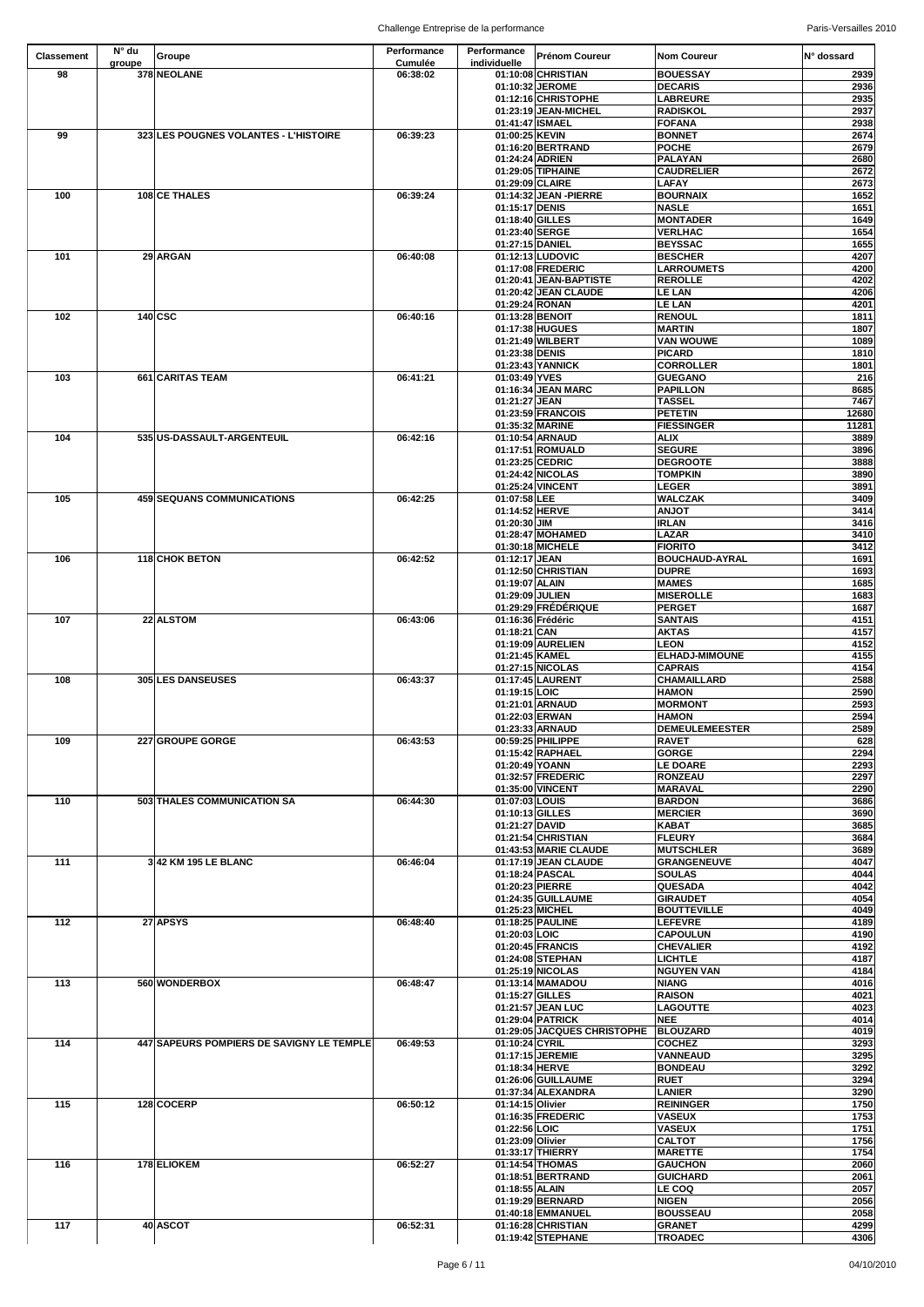| <b>Classement</b> | $N^{\circ}$ du<br>groupe | Groupe                       | Performance<br><b>Cumulée</b> | Performance<br>individuelle       | <b>Prénom Coureur</b>                      | <b>Nom Coureur</b>                     | IN° dossard   |
|-------------------|--------------------------|------------------------------|-------------------------------|-----------------------------------|--------------------------------------------|----------------------------------------|---------------|
| 117               |                          | 40 ASCOT                     | 06:52:31                      |                                   | 01:20:34 CLEMENT<br>01:21:57 PHILIPPE      | <b>DE OBALDIA</b><br><b>CHEVALIER</b>  | 4307<br>4304  |
|                   |                          |                              |                               |                                   | 01:33:50 JAMALE                            | <b>BARBAR</b>                          | 4298          |
| 118               |                          | 303 LES COUREURS DU LAC      | 06:52:50                      |                                   | 01:06:12 SEBASTIEN                         | <b>BERSON</b>                          | 2577          |
|                   |                          |                              |                               | 01:24:34 BENOIT                   |                                            | <b>DELPLANQUE</b>                      | 2582          |
|                   |                          |                              |                               |                                   | 01:25:40 AMADOU<br>01:28:10 ISABELLE       | <b>DIACK</b><br><b>RODRIGUES</b>       | 2581<br>2578  |
|                   |                          |                              |                               | 01:28:14 JULIE                    |                                            | <b>SHORT</b>                           | 2579          |
| 119               |                          | <b>180 ENTENTE 36</b>        | 06:54:40                      | 01:17:39 MARIO                    |                                            | <b>HERBIN</b>                          | 2066          |
|                   |                          |                              |                               |                                   | 01:18:42 FRANCIS                           | <b>GARCIA</b>                          | 2070          |
|                   |                          |                              |                               | 01:19:25 MAUD<br>01:26:46 BRUNO   |                                            | <b>MOHAMADI</b><br><b>GENIE</b>        | 2067<br>2065  |
|                   |                          |                              |                               |                                   | 01:32:08 THIERRY                           | <b>DUPONT</b>                          | 2064          |
|                   |                          | 268 KLUB DES LOOSERS         | 06:54:40                      | 01:14:19 LUCAS                    |                                            | <b>SCHERRER</b>                        | 2447          |
|                   |                          |                              |                               |                                   | 01:18:01 JOSEPH                            | <b>MICHELOT</b><br><b>BERGAMO</b>      | 2449          |
|                   |                          |                              |                               |                                   | 01:23:48 SÉBASTIEN<br>01:29:13 VINCENT     | <b>DESBORDES</b>                       | 2451<br>2452  |
|                   |                          |                              |                               |                                   | 01:29:19 THOMAS                            | <b>POLLET</b>                          | 2448          |
| 121               |                          | 79 BOOZ & COMPANY            | 06:55:29                      | 01:18:14 CEDRIC                   |                                            | <b>SEVIN</b>                           | 4486          |
|                   |                          |                              |                               |                                   | 01:19:25 JEROME<br>01:22:09 JEAN-SEBASTIEN | <b>PELLAN</b><br><b>GRAIL</b>          | 14343<br>4476 |
|                   |                          |                              |                               | 01:24:31 RAFIK                    |                                            | <b>BENACHOUR</b>                       | 4480          |
|                   |                          |                              |                               |                                   | 01:31:10 Frédéric                          | <b>SARRAT</b>                          | 4477          |
| 122               |                          | 529 UI PARIS                 | 06:55:30                      | 01:12:32 JOËL                     |                                            | <b>HUGON</b>                           | 3818          |
|                   |                          |                              |                               | 01:17:41 MICHEL                   | 01:25:38 SMAINE                            | <b>TORRENT</b><br><b>BENDAHMANE</b>    | 3836<br>3817  |
|                   |                          |                              |                               |                                   | 01:28:11 JEAN-CLAUDE                       | <b>PERIDIER</b>                        | 3832          |
|                   |                          |                              |                               |                                   | 01:31:28 GHISLAINE                         | <b>LARCHER</b>                         | 3830          |
| 123               |                          | 531 UNIROUTE                 | 06:55:34                      |                                   | 01:09:33 PASCAL                            | <b>LECOUTRE</b>                        | 3858          |
|                   |                          |                              |                               | 01:21:32 Olivier                  | 01:27:52 CHRISTOPHE                        | <b>ROYER</b><br><b>LEGOUPIL</b>        | 3854<br>3853  |
|                   |                          |                              |                               |                                   | 01:27:56 JEAN-MARC                         | <b>LALANNE</b>                         | 3852          |
|                   |                          |                              |                               |                                   | 01:28:41 STEPHANIE                         | <b>DUHAMEL</b>                         | 3856          |
| 124               |                          | $103$ CDS                    | 06:55:35                      |                                   | 01:10:42 ANTONIO<br>01:17:26 GABRIEL       | <b>PINTO</b><br><b>DE SOUSA</b>        | 1601<br>1600  |
|                   |                          |                              |                               | 01:24:00 DELFIM                   |                                            | <b>MARTINS DE SOUSA</b>                | 1602          |
|                   |                          |                              |                               |                                   | 01:26:26 CARLOS MANUEL                     | <b>PEREIRA MARTINS</b>                 | 1599          |
|                   |                          |                              |                               |                                   | 01:37:01 ANTONIO                           | <b>MARTINS DE SOUSA</b>                | 1603          |
| 125               |                          | 320 LES PILS SCHNAPS         | 06:57:27                      |                                   | 01:13:17 FLORIAN<br>01:15:19 THIERRY       | <b>MARTINEZ</b><br><b>GUILLEMOT</b>    | 2649<br>2657  |
|                   |                          |                              |                               |                                   | 01:25:16 VALERIE                           | <b>GUILLEMOT</b>                       | 2658          |
|                   |                          |                              |                               |                                   | 01:26:22 MARTINE                           | <b>JAULIN</b>                          | 2646          |
| 126               |                          | 90 CADERAS-MARTIN            | 06:57:39                      | 01:10:02 FABIEN                   | 01:37:13 FRANCOISE                         | <b>ALENGHI</b><br><b>BOIS</b>          | 2660<br>4536  |
|                   |                          |                              |                               |                                   | 01:24:27 MATTHIEU                          | <b>PINERO</b>                          | 1507          |
|                   |                          |                              |                               |                                   | 01:24:28 SEBASTIEN                         | <b>MAISONNEUVE</b>                     | 1502          |
|                   |                          |                              |                               |                                   | 01:28:29 LAURENT                           | <b>LOCARINI</b>                        | 4534          |
| 127               |                          | 460 SERAING RUNNERS TEAM     | 06:58:12                      | 01:30:13 ALAN                     | 01:22:38 PHILIPPE                          | <b>JEHANNO</b><br><b>FOURNY</b>        | 1506<br>3421  |
|                   |                          |                              |                               |                                   | <b>WILLY</b>                               | <b>CUIPERS</b>                         | 3432          |
|                   |                          |                              |                               | 01:23:05 CARLO                    |                                            | <b>PIRO</b>                            | 3425          |
|                   |                          |                              |                               | 01:26:46 ERIC                     | <b>GUY</b>                                 | <b>EBEN</b><br><b>WOJCIK</b>           | 3439<br>3436  |
| 128               |                          | $182$ ERIS                   | 06:58:37                      |                                   | 01:20:20 CLAUDE                            | <b>CAVERIVIERE</b>                     | 2088          |
|                   |                          |                              |                               |                                   | 01:21:56 SYLVAIN                           | <b>POUPARD</b>                         | 2094          |
|                   |                          |                              |                               |                                   | 01:22:14 SEBASTIEN<br>01:25:48 CHRISTOPHE  | <b>CATALANO</b><br><b>NAUDET</b>       | 2084<br>2093  |
|                   |                          |                              |                               |                                   | 01:28:19 EMMANUEL                          | <b>BENENATI</b>                        | 2086          |
| 129               |                          | 89 CABINET DANIEL LEGRAND    | 06:58:54                      |                                   | 01:17:06 FRANCOIS XAVIER                   | <b>CLAIRC</b>                          | 4530          |
|                   |                          |                              |                               |                                   | 01:19:38 VINCENT<br>01:27:10 JEAN BERNARD  | <b>FROMAGEOT</b><br><b>BATCHI GOMA</b> | 4532<br>4528  |
|                   |                          |                              |                               |                                   | 01:27:24 ARNAUD                            | <b>RASS</b>                            | 4533          |
|                   |                          |                              |                               | 01:27:36 ALI                      |                                            | <b>BOUCENNA</b>                        | 4529          |
| 130               |                          | 161 DOMOCIEL                 | 06:59:34                      | 01:07:17 YOANN                    |                                            | <b>LE NOACH</b>                        | 1988          |
|                   |                          |                              |                               |                                   | 01:19:05 JEAN PATRICE<br>01:19:36 MICKAEL  | <b>DORVAL</b><br><b>LE NAGARD</b>      | 1989<br>1987  |
|                   |                          |                              |                               |                                   | 01:23:18 THIERRY                           | <b>LE NOACH</b>                        | 1990          |
|                   |                          |                              |                               | 01:50:18 MARIE                    |                                            | <b>LE NOACH</b>                        | 1986          |
|                   |                          | 332 LES TITIS DE GONESSE     | 06:59:34                      | 01:24:35 DIMITRI                  | 01:09:29 LAURENT                           | <b>PENNEQUIN</b><br><b>LHERMITTR</b>   | 2710<br>2711  |
|                   |                          |                              |                               |                                   | 01:27:59 GUILLAUME                         | <b>VELIA</b>                           | 2709          |
|                   |                          |                              |                               |                                   | 01:28:00 AURELIEN                          | <b>TROUCHON</b>                        | 2712          |
| 132               |                          | 634 SOFRATHERM               | 06:59:47                      |                                   | 01:29:31 DAMIEN<br>01:20:47 THOMAS         | <b>VOINIS</b><br><b>TOURNEUX</b>       | 2708<br>4984  |
|                   |                          |                              |                               |                                   | 01:20:58 LAURENT                           | <b>LUX</b>                             | 4981          |
|                   |                          |                              |                               | 01:22:54 HERVE                    |                                            | <b>CABELI</b>                          | 4995          |
|                   |                          |                              |                               |                                   | 01:26:14 DOMINIQUE                         | <b>CARRE</b>                           | 4994          |
| 133               |                          | 380 NESTLÉ FRANCE            | 07:00:05                      | 01:09:31 DAMIEN                   | 01:28:54 YANNICK                           | <b>GAROND</b><br><b>GIRAUD</b>         | 4990<br>2951  |
|                   |                          |                              |                               | 01:25:55 Olivier                  |                                            | <b>DE LACOSTE</b>                      | 2945          |
|                   |                          |                              |                               | 01:27:07 SABINE                   |                                            | <b>GUIOVANNA</b>                       | 16614         |
|                   |                          |                              |                               |                                   | 01:28:16 NICOLAS<br>01:29:16 ROMUALD       | <b>BUREAU</b><br><b>MILLET-TAUNAY</b>  | 496<br>2950   |
| 134               |                          | 569 ASCRIF                   | 07:00:32                      | 01:13:04 BRUNO                    |                                            | <b>MOUGIN</b>                          | 4571          |
|                   |                          |                              |                               | 01:18:16 CÉLINE                   |                                            | <b>FRANCO</b>                          | 4567          |
|                   |                          |                              |                               | 01:24:45 JACKY<br>01:31:56 PASCAL |                                            | <b>TETAUD</b><br><b>LEPRETRE</b>       | 4566<br>4569  |
|                   |                          |                              |                               | 01:32:31 JULIEN                   |                                            | <b>MEGDOUD</b>                         | 4568          |
| 135               |                          | 218 GEOCHIMISTES CLAUDICANTS | 07:00:33                      | 01:17:28 YACINE                   |                                            | <b>DARMOUL</b>                         | 2260          |
|                   |                          |                              |                               | 01:17:29 DIDIER<br>01:18:25 YANN  |                                            | <b>JEZEQUEL</b><br><b>SIVRY</b>        | 2259<br>2262  |
|                   |                          |                              |                               |                                   | 01:24:39 NICOLAS                           | <b>ESCOFFIER</b>                       | 2258          |
|                   |                          |                              |                               | 01:42:32 ERIC                     |                                            | <b>VIOLLIER</b>                        | 2261          |
| 136               |                          | 92 CAP GROUPAMA              | 07:00:44                      |                                   | 01:17:05 ANTOINE                           | <b>PINERO</b>                          | 1530          |
|                   |                          |                              |                               | 01:22:58 MICHEL                   | 01:23:50 BERNARD                           | <b>FOUCHER</b><br><b>GUERIN</b>        | 1526<br>1529  |
|                   |                          |                              |                               |                                   | 01:27:59 HUBERT                            | <b>CORON</b>                           | 1524          |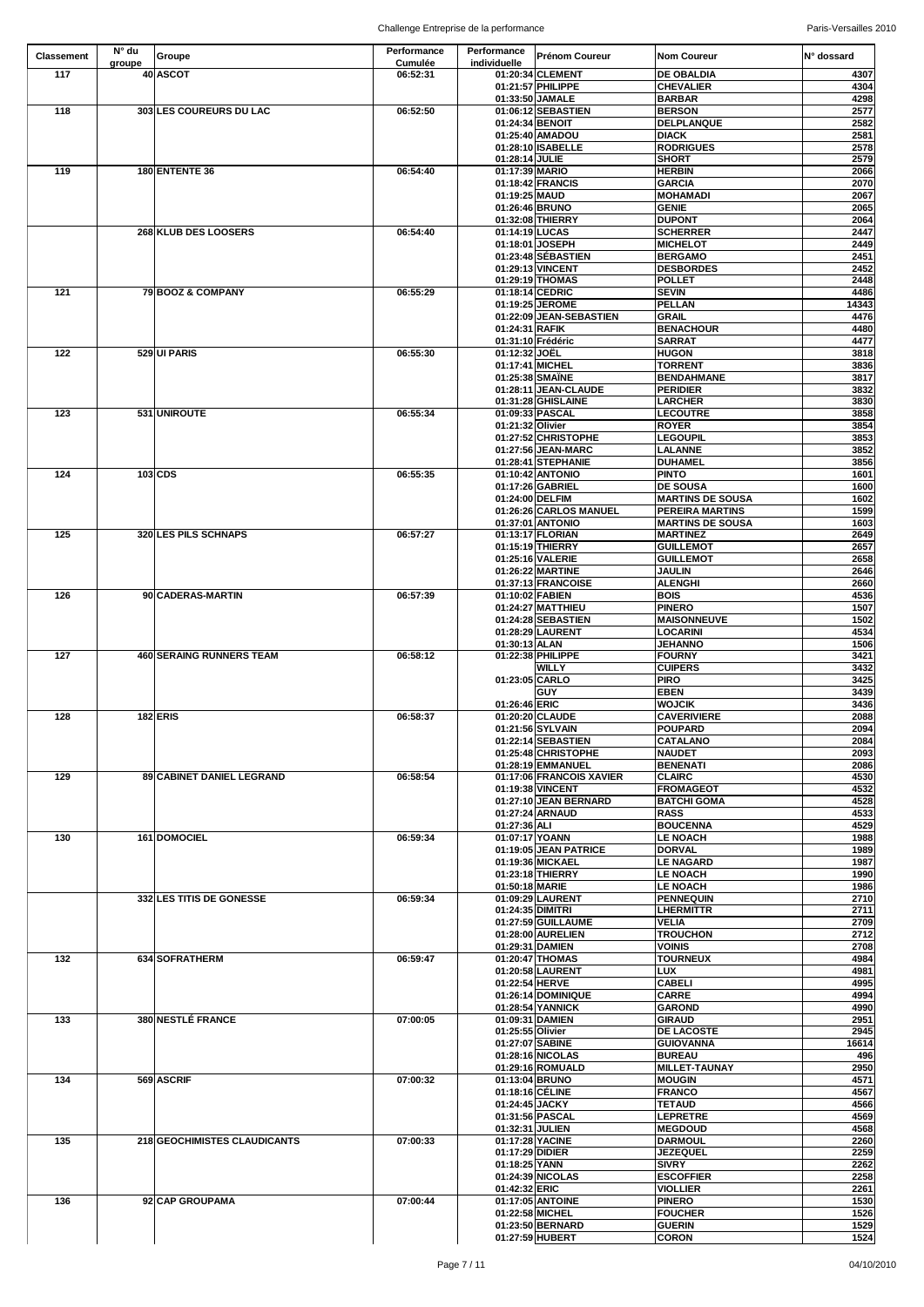| <b>Classement</b> | $N^{\circ}$ du | Groupe                                         | Performance          | Performance                     | <b>Prénom Coureur</b>                     | <b>Nom Coureur</b>                   | IN° dossard  |
|-------------------|----------------|------------------------------------------------|----------------------|---------------------------------|-------------------------------------------|--------------------------------------|--------------|
|                   | groupe         |                                                | <b>Cumulée</b>       | individuelle                    |                                           |                                      |              |
| 136<br>137        |                | 92 CAP GROUPAMA<br><b>135 COURSE ET PINARD</b> | 07:00:44<br>07:01:03 | 01:21:20 MARC                   | 01:28:52 RAPHAEL                          | <b>THOMAS</b><br>FARAULT             | 1523<br>1777 |
|                   |                |                                                |                      |                                 | <b>PATRICK</b>                            | <b>CHATANAY</b>                      | 1776         |
|                   |                |                                                |                      |                                 | 01:23:26 NICOLAS                          | <b>LEGRAND</b>                       | 1778         |
|                   |                |                                                |                      | 01:27:28 HERVÉ                  |                                           | <b>LEGRAND</b>                       | 1780         |
|                   |                |                                                |                      | 01:27:29 Olivier                |                                           | <b>RIBOUD</b>                        | 1779         |
| 138               |                | 604 COCA-COLA FRANCE                           | 07:01:11             |                                 | 01:16:52 CHRISTOPHE                       | <b>COULIN</b>                        | 730          |
|                   |                |                                                |                      | 01:20:35 Olivier                | 01:22:10 PHILIPPE                         | <b>RAISKY</b><br><b>LAMBOLEY</b>     | 732<br>733   |
|                   |                |                                                |                      |                                 | 01:28:44 PHILIPPE                         | <b>BODEAU</b>                        | 731          |
|                   |                |                                                |                      |                                 | 01:32:50 LUDOVIC                          | <b>POUILLY</b>                       | 382          |
| 139               |                | 530 UNILEVER SPORT FRANCE                      | 07:01:45             |                                 | 01:17:08 ROBERT                           | <b>MOUNIB</b>                        | 3840         |
|                   |                |                                                |                      |                                 | 01:21:37 PATRICK                          | <b>BELIN</b>                         | 3848         |
|                   |                |                                                |                      |                                 | 01:25:56 MICHEL<br>01:28:21 JEAN LUC      | <b>MARCULEWICZ</b><br><b>LAURENT</b> | 3838<br>3837 |
|                   |                |                                                |                      |                                 | 01:28:43 MARION                           | <b>DORDOR</b>                        | 8889         |
| 140               |                | 473 SP DE CHATO9                               | 07:03:24             |                                 | 01:12:49 NICOLAS                          | <b>BOGARD</b>                        | 3542         |
|                   |                |                                                |                      | 01:24:33 JIMMY                  |                                           | PETRACCIA                            | 3536         |
|                   |                |                                                |                      | 01:25:14 Olivier                |                                           | <b>BARBE</b>                         | 3533         |
|                   |                |                                                |                      | 01:27:13 ERIC                   |                                           | <b>JOUAN</b>                         | 3537         |
| 141               |                | 331 LES TICHODROMES DU MONT VALERIEN           | 07:05:16             |                                 | 01:33:35 PATRICK<br>01:19:34 PHILIPPE     | <b>NESSI</b><br><b>EGERMANN</b>      | 3541<br>2704 |
|                   |                |                                                |                      |                                 | 01:23:18 EMMANUELLE                       | <b>DELORY</b>                        | 2705         |
|                   |                |                                                |                      |                                 | 01:24:24 CLAUDIO                          | <b>MALAGUZZI VALERI</b>              | 2702         |
|                   |                |                                                |                      | 01:27:53 MARC                   |                                           | <b>BOUCHER</b>                       | 2701         |
|                   |                |                                                |                      |                                 | 01:30:07 SEBASTIEN                        | <b>VAUTIER</b>                       | 2703         |
| 142               |                | 653 USCPCA 2                                   | 07:05:50             | 01:13:25 DAVID                  |                                           | <b>LUCEAU</b>                        | 3870         |
|                   |                |                                                |                      |                                 | 01:16:29 MICHEL                           | <b>BESSE</b><br><b>MONNERAYE</b>     | 3869         |
|                   |                |                                                |                      |                                 | 01:23:07 MONIQUE<br>01:35:25 JOSE ANTONIO | <b>MARTINEZ TEJERO</b>               | 3868<br>3866 |
|                   |                |                                                |                      |                                 | 01:37:24 STEPHANE                         | <b>LE LAN</b>                        | 3867         |
| 143               |                | 44 ASR ROCHE                                   | 07:05:59             |                                 | 01:15:58 ALEXANDRE                        | <b>VERCKENS</b>                      | 4340         |
|                   |                |                                                |                      |                                 | 01:24:35 YANNICK                          | <b>DI MONDO</b>                      | 4347         |
|                   |                |                                                |                      |                                 | 01:25:28 FRANÇOIS                         | <b>MONNOT</b>                        | 4337         |
|                   |                |                                                |                      | 01:30:57 DIDIER                 | 01:29:01 PASCAL                           | <b>MERCIER</b><br><b>NAVARRE</b>     | 4345<br>4341 |
| 144               |                | 177 E-FRONTECH                                 | 07:06:17             |                                 | 01:12:22 JEAN-PHILIPPE                    | <b>SCHLOSSER</b>                     | 2043         |
|                   |                |                                                |                      |                                 | 01:14:15 HARITIANA                        | <b>RAHOELINA</b>                     | 2044         |
|                   |                |                                                |                      |                                 | 01:18:41 SÉBASTIEN                        | <b>DELPECH</b>                       | 2054         |
|                   |                |                                                |                      |                                 | 01:35:20 PASCAL                           | <b>COLLOGNAT</b>                     | 2049         |
|                   |                |                                                |                      |                                 | 01:45:39 CLÉMENT                          | <b>BEAUDONNAT</b>                    | 2051         |
| 145               |                | <b>425 RICOH RUNNING TEAM</b>                  | 07:06:58             |                                 | 01:21:36 MICKAEL                          | <b>CRECHE</b>                        | 3175         |
|                   |                |                                                |                      |                                 | 01:25:23 DOMINIQUE<br>01:26:05 RODOLPHE   | <b>DUPUIS</b><br><b>MEYER</b>        | 3173<br>3179 |
|                   |                |                                                |                      | 01:26:44 ERICK                  |                                           | <b>SCHNEIDER</b>                     | 3177         |
|                   |                |                                                |                      |                                 | 01:27:10 PATRICK                          | <b>JAFFRENNOU</b>                    | 3178         |
| 146               |                | 448 SAPEURS-POMPIERS DE GIF-SUR-YVETTE         | 07:07:07             |                                 | 01:12:18 ROMUALD                          | <b>BELLANGER</b>                     | 3302         |
|                   |                |                                                |                      | 01:12:19 DAVID                  |                                           | <b>MISERY</b>                        | 3297         |
|                   |                |                                                |                      |                                 | 01:21:35 VINCENT                          | <b>BLANDIN</b>                       | 3301         |
|                   |                |                                                |                      |                                 | 01:37:51 ANTHONY<br>01:43:04 SÉBASTIEN    | <b>DELAUNAY</b><br><b>CHEVALLIER</b> | 3300<br>3298 |
| 147               |                | 647 DEUTSCHE BANK                              | 07:07:55             | 01:17:59 MARC                   |                                           | <b>LE MENTEC</b>                     | 4806         |
|                   |                |                                                |                      | 01:22:08 MASON                  |                                           | <b>MCDONALD</b>                      | 4796         |
|                   |                |                                                |                      |                                 | 01:26:44 CEDRIC                           | <b>DERRAS</b>                        | 4798         |
|                   |                |                                                |                      | 01:28:42 EDI                    |                                           | <b>POLONIATO</b>                     | 4802         |
|                   |                |                                                |                      |                                 | 01:32:22 GUSTAVE                          | <b>RUBIO</b>                         | 4797         |
| 148               |                | 200 FCDE FSI                                   | 07:08:26             |                                 | 01:12:20 CHARLES HENRI<br>01:16:55 REJEAN | <b>ROSSIGNOL</b><br><b>GUERIN</b>    | 2174<br>2178 |
|                   |                |                                                |                      |                                 | 01:27:37 JEREMIE                          | <b>HOLIGNER</b>                      | 2182         |
|                   |                |                                                |                      |                                 | 01:35:09 FREDERIC                         | BONNARDEL                            | 2175         |
|                   |                |                                                |                      | 01:36:25 ALAIN                  |                                           | <b>CHILLIET</b>                      | 2180         |
| 149               |                | 463 SGHERICOURT                                | 07:09:30             |                                 | 01:09:11 THIERRY                          | <b>ERNEWEIN</b>                      | 3462         |
|                   |                |                                                |                      | 01:27:39 AGNES                  |                                           | <b>SCHMITT</b>                       | 3466         |
|                   |                |                                                |                      | 01:30:24 DANIEL                 | 01:28:56 MARCEAU                          | <b>LOWIE</b><br><b>VURPILLOT</b>     | 3464<br>3463 |
|                   |                |                                                |                      |                                 | 01:33:20 PATRICK                          | <b>ROBERT</b>                        | 3465         |
| 150               |                | 363 MLOZ                                       | 07:10:11             |                                 | 01:17:07 MICHAEL                          | <b>VAN ONACKER</b>                   | 2874         |
|                   |                |                                                |                      | 01:19:01 PIERRE                 |                                           | <b>COART</b>                         | 2867         |
|                   |                |                                                |                      | 01:26:07 ANDRÉ                  |                                           | <b>COART</b>                         | 2858         |
|                   |                |                                                |                      |                                 | 01:33:04 EMMANUEL                         | <b>GUILLAUME</b>                     | 2861         |
| 151               |                | 4 A.P. MOLLER GROUP                            | 07:11:33             |                                 | 01:34:52 GREGORY<br>01:17:34 LAURENT      | KEPENNE<br><b>VANDEWINCKEL</b>       | 2875<br>4060 |
|                   |                |                                                |                      |                                 | <b>PHILIPPE</b>                           | <b>BERGE</b>                         | 4059         |
|                   |                |                                                |                      |                                 | 01:20:42 ADRIEN                           | <b>JUMEAUX</b>                       | 7000         |
|                   |                |                                                |                      |                                 | 01:30:06 ELISABETH                        | <b>PERRON</b>                        | 14541        |
|                   |                |                                                |                      |                                 | 01:45:37 MOHAMED                          | <b>MAMOURI</b>                       | 4057         |
| 152               |                | $23$ ANAS                                      | 07:11:46             |                                 | 01:07:10 NICOLAS                          | <b>WILLIATE</b>                      | 4161         |
|                   |                |                                                |                      | 01:14:51 YVES<br>01:27:02 CATHY |                                           | <b>JESBAC</b><br><b>DAMAGEUX</b>     | 4160<br>4162 |
|                   |                |                                                |                      |                                 | 01:41:08 DOMINIQUE                        | <b>COQUELLE</b>                      | 13315        |
|                   |                |                                                |                      |                                 | 01:41:35 BERNARD                          | <b>LAYES</b>                         | 4159         |
| 153               |                | 475 SPIECOM                                    | 07:12:49             |                                 | 01:22:35 THOMAS                           | <b>LAMASSONNE</b>                    | 3550         |
|                   |                |                                                |                      |                                 | 01:22:48 ADRIEN                           | <b>PILET</b>                         | 3551         |
|                   |                |                                                |                      |                                 | 01:22:52 FRANCK                           | <b>PROPONET</b>                      | 3552         |
|                   |                |                                                |                      | 01:27:21 JULIEN                 |                                           | <b>VERMEULEN</b>                     | 3549<br>3548 |
| 154               |                | 193 FAMILLE LALYS                              | 07:13:17             |                                 | 01:37:13 PATRICK<br>01:17:50 GUILLAUME    | <b>BOIVENT</b><br><b>LALYS</b>       | 2155         |
|                   |                |                                                |                      |                                 | 01:20:14 SEBASTIEN                        | <b>LALYS</b>                         | 2158         |
|                   |                |                                                |                      |                                 | 01:28:17 PATRICK                          | <b>LALYS</b>                         | 2160         |
|                   |                |                                                |                      | 01:28:29 CLARE                  |                                           | <b>HOLLINGSWORTH</b>                 | 2157         |
|                   |                |                                                |                      |                                 | 01:38:27 VIOLAINE                         | <b>LALYS</b>                         | 2159         |
| 155               |                | 418 PROSERPOL-PROJ&EAU                         | 07:13:19             |                                 | 01:16:50 STEPHANE                         | <b>VAURY</b>                         | 3110         |
|                   |                |                                                |                      | 01:31:08 YANN                   | <b>THIERRY</b>                            | <b>GILET</b><br><b>ALEONARD</b>      | 3111<br>3108 |
|                   |                |                                                |                      |                                 | 01:31:38 THOMAS                           | <b>CORNU</b>                         | 3107         |
|                   |                |                                                |                      |                                 | 01:36:53 STEPHANE                         | <b>GILBERT</b>                       | 3109         |
| 156               |                | 616 GOELAND AIR FRANCE                         | 07:13:30             |                                 | 01:04:07 EDOUARD                          | <b>AFONSO</b>                        | 652          |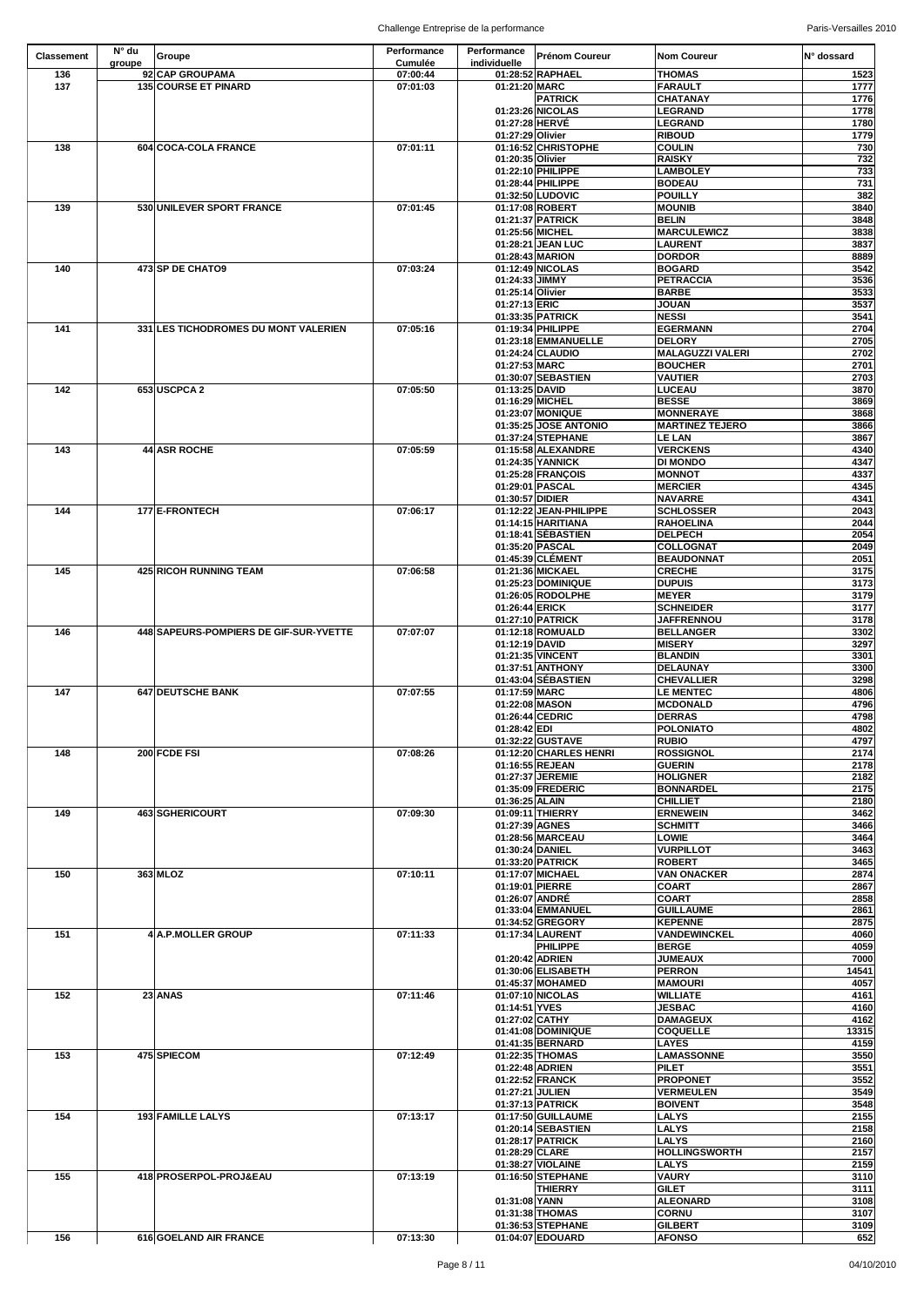| <b>Classement</b> | N° du  | Groupe                            | <b>Performance</b> | Performance                      | <b>Prénom Coureur</b>                  | <b>Nom Coureur</b>                    | IN° dossard  |
|-------------------|--------|-----------------------------------|--------------------|----------------------------------|----------------------------------------|---------------------------------------|--------------|
|                   | groupe |                                   | <b>Cumulée</b>     | individuelle                     |                                        |                                       |              |
| 156               |        | 616 GOELAND AIR FRANCE            | 07:13:30           |                                  | 01:11:29 ORESTE                        | <b>GAYRAUD</b>                        | 281          |
|                   |        |                                   |                    | 01:20:25 YOAN<br>01:48:44 MARC   |                                        | <b>LEVY</b><br><b>DUBEC</b>           | 282<br>651   |
|                   |        |                                   |                    | 01:48:45 JAMAL                   |                                        | <b>CHOUAOUI</b>                       | 653          |
| 157               |        | 203 FINANCIERE DE L'ECHIQUIER     | 07:13:40           |                                  | 01:21:41 JÉRÉMIE                       | <b>KRIEF</b>                          | 2190         |
|                   |        |                                   |                    |                                  | 01:24:31 JEAN-NOËL                     | <b>ROFFIAEN</b>                       | 2192         |
|                   |        |                                   |                    |                                  | 01:25:44 BENJAMIN                      | <b>CANLORBE</b>                       | 2198         |
|                   |        |                                   |                    |                                  | 01:29:17 HUGUES                        | <b>SUCHET</b>                         | 2191         |
|                   |        |                                   |                    | 01:32:27 CELIA                   |                                        | <b>JACQUETON</b>                      | 2195         |
| 158               |        | 212 FUJIFILM                      | 07:16:35           | 01:19:25 MARC                    |                                        | <b>FRAYSSINET</b>                     | 2225         |
|                   |        |                                   |                    | 01:25:22 CYRIL<br>01:30:16 ENIS  |                                        | <b>KADOUS</b><br><b>KRAIEM</b>        | 2230<br>2234 |
|                   |        |                                   |                    |                                  | 01:30:32 CHRISTOPHE                    | <b>DEHAUT</b>                         | 2223         |
|                   |        |                                   |                    | 01:31:00 REGIS                   |                                        | <b>RUYS</b>                           | 2228         |
| 159               |        | 208 FOULEES ATHLETIQUES WASQUEHAL | 07:16:58           |                                  | 01:21:00 FREDDY                        | <b>LEMALE</b>                         | 2211         |
|                   |        |                                   |                    |                                  | 01:25:05 PATRICE                       | <b>BRUNAUX</b>                        | 2208         |
|                   |        |                                   |                    |                                  | 01:25:06 PHILIPPE                      | <b>HORN</b>                           | 2210         |
|                   |        |                                   |                    | 01:28:30 JOSE<br>01:37:17 ALBINE |                                        | <b>GONZALES</b><br><b>MAST</b>        | 2209<br>2212 |
| 160               |        | 28 ARCEP                          | 07:17:07           |                                  | 01:09:22 CHRISTOPHE                    | <b>COUSIN</b>                         | 4198         |
|                   |        |                                   |                    |                                  | 01:23:43 FLORENCE                      | <b>ERPELDING</b>                      | 4194         |
|                   |        |                                   |                    |                                  | 01:24:05 NICOLAS                       | <b>DESMONS</b>                        | 4199         |
|                   |        |                                   |                    | 01:34:56 CLAIRE                  |                                        | <b>BERNARD</b>                        | 4195         |
|                   |        |                                   |                    |                                  | 01:45:01 CATHERINE                     | <b>GALLET RYBAK</b>                   | 4197         |
| 161               |        | 648 GIACALONE                     | 07:17:59           | 01:22:59 ERIC                    |                                        | <b>BARONE</b>                         | 4627         |
|                   |        |                                   |                    |                                  | 01:26:58 THOMAS<br>01:28:34 CHRISTOPHE | <b>PAQUET</b><br><b>REDING</b>        | 4629<br>4628 |
|                   |        |                                   |                    |                                  | 01:29:14 GWENAEL                       | <b>COURTET</b>                        | 4625         |
|                   |        |                                   |                    | 01:30:14 BRUNO                   |                                        | <b>BOEZENNEC</b>                      | 4624         |
| 162               |        | <b>126 CLIFFORD CHANCE</b>        | 07:20:39           |                                  | 01:24:12 LUDOVIC                       | <b>LAPENDRY</b>                       | 1742         |
|                   |        |                                   |                    |                                  | 01:24:34 CLEMENT                       | <b>FOUCHARD</b>                       | 1734         |
|                   |        |                                   |                    | 01:27:36 XAVIER                  |                                        | <b>CLEDAT</b>                         | 1733         |
|                   |        |                                   |                    | 01:32:06 Olivier                 | 01:32:11 LAURENT                       | <b>GAILLARD</b><br><b>SCHOENSTEIN</b> | 1738         |
| 163               |        | 659 POMPIER RAID AVENTURE         | 07:21:03           |                                  | 01:24:51 FRANCK                        | <b>KAAG</b>                           | 1736<br>263  |
|                   |        |                                   |                    | 01:24:53 RENE                    |                                        | <b>LOUSA</b>                          | 261          |
|                   |        |                                   |                    |                                  | 01:30:25 MATHIEU                       | <b>MARIAU</b>                         | 267          |
|                   |        |                                   |                    |                                  | 01:30:26 FRANCOIS                      | <b>SIMON</b>                          | 260          |
|                   |        |                                   |                    |                                  | 01:30:28 LAURENT                       | <b>LE CARRE</b>                       | 257          |
| 164               |        | 594 TERREAL PTN                   | 07:22:03           |                                  | 01:26:58 JEAN PAUL                     | <b>FREYSSINET</b>                     | 4684         |
|                   |        |                                   |                    |                                  | 01:26:59 SYLVAIN<br><b>ZORAN</b>       | <b>BRANDAO</b><br><b>LUKOVIC</b>      | 4686<br>4682 |
|                   |        |                                   |                    |                                  | 01:29:10 JEROME                        | <b>MAILLARD</b>                       | 4689         |
|                   |        |                                   |                    |                                  | 01:31:57 ALEXANDRE                     | <b>CHIFFLET</b>                       | 4692         |
| 165               |        | 56 BARO                           | 07:22:11           |                                  | 01:22:40 GHAZEL                        | <b>AOUCHICHE</b>                      | 4394         |
|                   |        |                                   |                    |                                  | 01:22:41 RAYMOND                       | <b>FERNOC</b>                         | 4402         |
|                   |        |                                   |                    |                                  | 01:28:54 MARIUS                        | <b>PRANGENBERG</b>                    | 4401         |
|                   |        |                                   |                    | 01:33:38 DIRK                    |                                        | <b>GOTTSCHLICH</b>                    | 4403         |
| 166               |        | 527 TZIGANE                       | 07:22:50           | 01:34:18 Olivier                 | 01:17:18 GUILLAUME                     | <b>CABEDOCE</b><br><b>AUVRAY</b>      | 4398<br>3808 |
|                   |        |                                   |                    |                                  | 01:26:24 FRANCOIS                      | <b>FOURRIER</b>                       | 3812         |
|                   |        |                                   |                    |                                  | 01:30:14 JACQUES                       | <b>LAURENT</b>                        | 3811         |
|                   |        |                                   |                    |                                  | 01:33:57 RAPHAEL                       | <b>JOUSSET</b>                        | 3805         |
|                   |        |                                   |                    |                                  | 01:34:57 PASCAL                        | <b>GUICHON</b>                        | 3806         |
| 167               |        | 443 SAINT-EXUPÉRY                 | 07:25:54           |                                  | 01:04:38 JÉRÔME                        | <b>TACÉRIAS</b>                       | 3233         |
|                   |        |                                   |                    |                                  | 01:18:05 VÉRONIQUE                     | <b>OUDINA-MARIE</b>                   | 3234         |
|                   |        |                                   |                    |                                  | 01:26:25 PHILIPPE<br>01:34:20 PATRICE  | <b>HURLIN</b><br><b>GUENASSIA</b>     | 3231<br>3232 |
|                   |        |                                   |                    |                                  | 02:02:26 MIREILLE                      | <b>CARTIER</b>                        | 3236         |
| 168               |        | 45 ASS LA D FOULEE                | 07:26:13           |                                  | 01:28:50 JEAN LOUIS                    | <b>DENIS LAVENTURE</b>                | 4358         |
|                   |        |                                   |                    |                                  | 01:28:51 MAURICE                       | <b>LANET</b>                          | 4351         |
|                   |        |                                   |                    |                                  | 01:28:57 GERARD                        | <b>IMARCONNET</b>                     | 4355         |
|                   |        |                                   |                    |                                  | 01:29:22 GUILLAUME                     | <b>BIRET</b>                          | 4352         |
|                   |        |                                   |                    | 01:30:13 SARAH                   |                                        | <b>BOUNAIM</b>                        | 4353         |
| 169               |        | 376 NCR FRANCE                    | 07:27:52           | 01:26:02 PIERRE                  | 01:27:51 CHRISTIAN                     | <b>LAUNAY</b><br><b>ZAMMIT</b>        | 2922<br>2919 |
|                   |        |                                   |                    |                                  | 01:29:45 JEAN PAUL                     | <b>BOURGUIGNON</b>                    | 2918         |
|                   |        |                                   |                    |                                  | 01:31:35 JOAQUIM                       | <b>CERVERA</b>                        | 2921         |
|                   |        |                                   |                    | 01:32:39 MARC                    |                                        | <b>MONTANARI</b>                      | 2917         |
| 170               |        | 187 EXTERNIS                      | 07:28:30           |                                  | 01:26:52 ARNAUD                        | <b>CASTANIER</b>                      | 2142         |
|                   |        |                                   |                    |                                  | 01:28:43 BENOIT                        | <b>CHAUVET</b>                        | 2141         |
|                   |        |                                   |                    |                                  | 01:29:38 PATRICE<br>01:30:05 NICOLAS   | <b>MAILLARD</b><br><b>LEPINAY</b>     | 2137<br>2136 |
|                   |        |                                   |                    | 01:33:12 BENOIT                  |                                        | <b>JAILLET</b>                        | 2139         |
|                   |        | 471 SOLANN DREAM TEAM             | 07:28:30           | 01:29:42 ALAIN                   |                                        | <b>BONNET</b>                         | 492          |
|                   |        |                                   |                    |                                  | <b>DANIEL</b>                          | <b>CRESSEAUX</b>                      | 491          |
|                   |        |                                   |                    |                                  | <b>Olivier</b>                         | <b>RAYBAUT-PÈRES</b>                  | 489          |
|                   |        |                                   |                    |                                  | <b>PHILIPPE</b><br><b>RÉGIS</b>        | <b>TRICOT</b>                         | 488          |
| 172               |        | <b>281 LBC RACING TEAM</b>        | 07:28:56           |                                  | 01:11:50 OTHMANE                       | <b>LEBOSSÉ</b><br><b>CHOUKLATI</b>    | 493<br>2505  |
|                   |        |                                   |                    |                                  | 01:24:20 FRANÇOIS                      | <b>DELVAUX</b>                        | 2511         |
|                   |        |                                   |                    |                                  | 01:26:32 ARNAULT                       | <b>GUELPA</b>                         | 2507         |
|                   |        |                                   |                    |                                  | 01:43:03 PHILIPPE                      | <b>CARPENTIER</b>                     | 2510         |
|                   |        |                                   |                    |                                  | 01:43:11 CYRIELLE                      | <b>ROTHE</b>                          | 2508         |
| 173               |        | 127 CLUB OMNISPORT SODERN         | 07:28:57           |                                  | 01:15:43 JEAN BAPTISTE                 | <b>GOUIN</b>                          | 1743         |
|                   |        |                                   |                    | 01:35:39 JULIEN                  | 01:24:42 CHRISTIAN                     | <b>MACE</b><br><b>SALLARD</b>         | 1748<br>1746 |
|                   |        |                                   |                    |                                  | 01:36:26 MILENE                        | <b>FORGET</b>                         | 1744         |
|                   |        |                                   |                    |                                  | 01:36:27 STEPHANIE                     | <b>SALLARD</b>                        | 1745         |
| 174               |        | 470 SNCF RER B                    | 07:31:38           | 01:23:34 BRUNO                   |                                        | <b>DEROCHE</b>                        | 3528         |
|                   |        |                                   |                    |                                  | 01:29:38 THIERRY                       | <b>MOUROT-LECLERCQ</b>                | 3523         |
|                   |        |                                   |                    | 01:29:41 LINDA                   |                                        | <b>MAISANO</b>                        | 3525         |
|                   |        |                                   |                    |                                  | 01:34:14 NICOLAS                       | <b>MELY</b>                           | 3527         |
| 175               |        | 449 SAS INSTITUTE                 | 07:32:58           | 01:15:13 DANIEL                  | 01:34:31 SEVERINE                      | <b>LONG</b><br><b>MASSARINI</b>       | 3526<br>3306 |
|                   |        |                                   |                    |                                  | 01:15:38 PHILIPPE                      | <b>LAFFIN</b>                         | 3307         |
|                   |        |                                   |                    |                                  | 01:27:56 MAURICE                       | <b>LEMONTAGNER</b>                    | 3304         |
|                   |        |                                   |                    |                                  |                                        |                                       |              |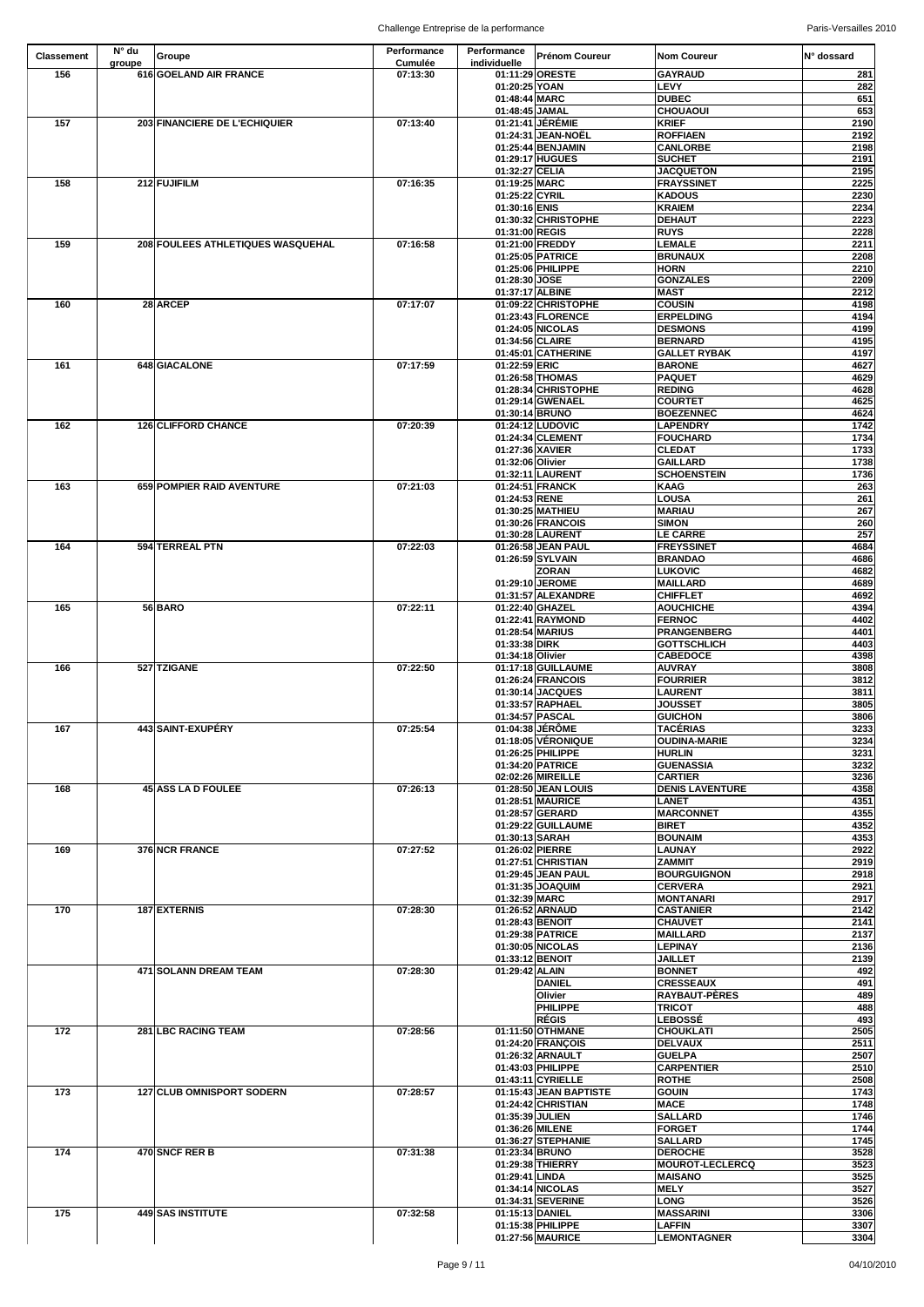| <b>Classement</b> | $N^{\circ}$ du | Groupe                              | <b>Performance</b> | Performance                         | <b>Prénom Coureur</b>                 | <b>Nom Coureur</b>                  | IN° dossard  |
|-------------------|----------------|-------------------------------------|--------------------|-------------------------------------|---------------------------------------|-------------------------------------|--------------|
|                   | groupe         |                                     | <b>Cumulée</b>     | individuelle                        |                                       |                                     |              |
| 175               |                | 449 SAS INSTITUTE                   | 07:32:58           |                                     | 01:47:05 NICOLAS                      | <b>SCHLEY</b>                       | 3310         |
| 176               |                | <b>157 DIMENSION DATA FRANCE</b>    | 07:36:14           | 01:47:06 CECILE<br>01:27:08 Olivier |                                       | <b>SOLTANI</b><br><b>GROSJEANNE</b> | 3309<br>1965 |
|                   |                |                                     |                    |                                     | 01:29:12 PATRICK                      | <b>BOSCHIERO</b>                    | 1967         |
|                   |                |                                     |                    | 01:32:32 BENOIT                     |                                       | <b>REMY</b>                         | 1958         |
|                   |                |                                     |                    |                                     | 01:32:33 VINCENT                      | <b>GRIGNON</b>                      | 1963         |
|                   |                |                                     |                    | 01:34:49 LEON                       |                                       | <b>NDA</b>                          | 1962         |
| 177               |                | 214 GALERIES LAFAYETTE              | 07:36:24           | 01:26:05 Olivier                    |                                       | <b>ATTALIN</b>                      | 2241         |
|                   |                |                                     |                    | 01:31:12 FILIPE                     |                                       | <b>ALVES</b>                        | 2247         |
|                   |                |                                     |                    |                                     | <b>ODILE</b>                          | <b>ROUSSEAU</b>                     | 2238         |
|                   |                |                                     |                    | 01:32:03 AKIM                       |                                       | <b>BEN SALAH</b>                    | 2240         |
|                   |                |                                     |                    |                                     | 01:35:52 ERIC FOREST GUMP             | <b>BARRANDON</b>                    | 2245         |
| 178               |                | 297 LES BOUCHONS DE L'ESPOIR        | 07:36:44           |                                     | 01:31:19 STÉPHANE<br>01:31:20 ARNAUD  | <b>KERLOCH</b><br><b>POISONNIER</b> | 616<br>613   |
|                   |                |                                     |                    |                                     | 01:31:21 AMAURY                       | <b>POIDATZ</b>                      | 615          |
|                   |                |                                     |                    | 01:31:22 PAUL                       |                                       | <b>CAMPBELL</b>                     | 989          |
|                   |                |                                     |                    |                                     | <b>PHILIPPE</b>                       | <b>GHESQUIERE</b>                   | 618          |
| 179               |                | 515 THYSSENKRUPP UGO                | 07:37:10           | 01:18:22 Olivier                    |                                       | <b>BERTHELOOT</b>                   | 3762         |
|                   |                |                                     |                    |                                     | 01:23:06 PHILIPPE                     | <b>CAZIN</b>                        | 3760         |
|                   |                |                                     |                    | 01:38:33 KARINE                     |                                       | <b>DUPLOUY</b>                      | 3763         |
|                   |                |                                     |                    | 01:38:34 GUY                        |                                       | <b>DEBEER</b>                       | 3764         |
|                   |                |                                     |                    | 01:38:35 Olivier                    |                                       | <b>COURTADE</b>                     | 3761         |
| 180               |                | 277 LAINE DELAU                     | 07:38:38           | 01:18:13 MICHEL<br>01:20:14 DAVID   |                                       | <b>MOURLOT</b><br><b>GAON</b>       | 2496         |
|                   |                |                                     |                    | 01:25:32 JOSE                       |                                       | <b>PEREIRA</b>                      | 2492<br>2494 |
|                   |                |                                     |                    |                                     | 01:46:18 ARNAUD                       | <b>LANCEAUME</b>                    | 2493         |
|                   |                |                                     |                    |                                     | 01:48:21 JEROME                       | <b>VAN OVERBEKE</b>                 | 2495         |
| 181               |                | 487 STUDECORS                       | 07:40:53           |                                     | 01:18:16 TRISTAN                      | <b>RAVASY</b>                       | 3605         |
|                   |                |                                     |                    | 01:22:17 MICHEL                     |                                       | <b>RAVASY</b>                       | 3601         |
|                   |                |                                     |                    |                                     | 01:36:52 LAURENT                      | <b>DELOMEL</b>                      | 3603         |
|                   |                |                                     |                    |                                     | 01:36:56 CORINNE                      | <b>DELOMEL</b>                      | 3606         |
|                   |                |                                     |                    |                                     | 01:46:32 LAURENT                      | <b>DELEIDI</b>                      | 3604         |
| 182               |                | <b>123 CLAPHAM MASSIVE</b>          | 07:42:17           |                                     | 01:26:15 JONATHAN                     | <b>CHADWICK</b>                     | 1715         |
|                   |                |                                     |                    | 01:28:55 AIDAN                      |                                       | <b>SHAYNE HILL</b>                  | 1722         |
|                   |                |                                     |                    | 01:32:47 DANE                       |                                       | <b>FOSTER</b>                       | 1720         |
|                   |                |                                     |                    | 01:37:10 HELEN                      | <b>JULIE</b>                          | <b>POWELL</b><br><b>MOIR</b>        | 1718<br>1721 |
| 183               |                | 252 ISSYVINCE                       | 07:46:15           |                                     | 01:20:16 PIERRICK                     | <b>LE BRUN</b>                      | 2400         |
|                   |                |                                     |                    | 01:26:04 DAVID                      |                                       | <b>SCRILLE</b>                      | 2399         |
|                   |                |                                     |                    |                                     | 01:28:59 VINCENT                      | <b>LECESNE</b>                      | 2403         |
|                   |                |                                     |                    | 01:38:51 Olivier                    |                                       | <b>MENU</b>                         | 2401         |
|                   |                |                                     |                    |                                     | 01:52:05 YOLANDE                      | <b>BAUDET</b>                       | 2402         |
| 184               |                | 185 EURIS                           | 07:47:14           | 01:26:31 YOANN                      |                                       | <b>MOULIN</b>                       | 2106         |
|                   |                |                                     |                    |                                     | 01:26:55 BASTIEN                      | <b>MAUCLAIRE</b>                    | 2107         |
|                   |                |                                     |                    |                                     | 01:33:23 AZZEDDINE                    | <b>SAIAH</b>                        | 2104         |
|                   |                |                                     |                    | 01:37:30 AMINE                      |                                       | <b>MAJDI</b>                        | 2108         |
|                   |                |                                     |                    | 01:42:55 PEDRO                      |                                       | <b>LUCAS</b>                        | 2109         |
| 185               |                | 568 AS SOPEMEA                      | 07:49:01           | 01:27:27 DIDIER                     | 01:27:52 BERNARD                      | <b>BONNEAU</b><br><b>COLOMIES</b>   | 4560<br>4561 |
|                   |                |                                     |                    |                                     | 01:33:29 FLORENCE                     | <b>GARCIA</b>                       | 4562         |
|                   |                |                                     |                    |                                     | 01:39:56 DOMINIQUE                    | <b>TAUZIN</b>                       | 4564         |
|                   |                |                                     |                    | 01:40:17 DAMIEN                     |                                       | <b>RIFFAUD</b>                      | 4565         |
| 186               |                | 11 ACTELION                         | 07:49:07           | 01:26:44 ALBAN                      |                                       | <b>VAN LANDEGHEM</b>                | 4084         |
|                   |                |                                     |                    |                                     | 01:27:15 FRANCK                       | <b>LECLERCQ</b>                     | 4082         |
|                   |                |                                     |                    | 01:35:10 PIERRE                     |                                       | <b>FICHEUX</b>                      | 4083         |
|                   |                |                                     |                    |                                     | 01:38:09 PHILIPPE                     | <b>GOUT</b>                         | 4087         |
|                   |                |                                     |                    |                                     | 01:41:49 HELENE                       | <b>MOUTY</b>                        | 4081         |
| 187               |                | 583 LE CABELLOU                     | 07:49:18           |                                     | 01:12:34 ANTOINE                      | <b>CAUBERT</b>                      | 4655         |
|                   |                |                                     |                    |                                     | 01:29:10 GREGORY                      | <b>KATSCHNIG</b>                    | 4652         |
|                   |                |                                     |                    |                                     | 01:34:30 ISABELLE<br>01:40:53 SIXTINE | <b>GALLOU</b><br><b>DELAUNAY</b>    | 4656<br>4653 |
|                   |                |                                     |                    |                                     | 01:52:11 SYBILLE                      | <b>DELAUNAY</b>                     | 4654         |
| 188               |                | 41 ASCT                             | 07:52:32           |                                     | 01:22:26 EULALIE                      | <b>DE AZEVEDO</b>                   | 4313         |
|                   |                |                                     |                    |                                     | 01:29:25 CATHERINE                    | <b>PUCHEU</b>                       | 4310         |
|                   |                |                                     |                    |                                     | 01:30:42 JEAN NOEL                    | <b>TERRE</b>                        | 4314         |
|                   |                |                                     |                    |                                     | 01:36:18 CHRISTINE                    | <b>MEUROU</b>                       | 4309         |
|                   |                |                                     |                    | 01:53:41 MARIA                      |                                       | <b>LEBLANC</b>                      | 4312         |
| 189               |                | 272 LA L-TEAM                       | 07:52:48           |                                     | 01:26:12 ARNAUD                       | <b>HOTTIER</b>                      | 2480         |
|                   |                |                                     |                    | 01:26:14 FABIEN                     |                                       | <b>LACOTE</b>                       | 2478         |
|                   |                |                                     |                    |                                     | 01:27:51 CHRISTOPHE                   | <b>LACOTE</b>                       | 2475         |
|                   |                |                                     |                    | 01:46:32 FABIEN                     | 01:45:59 HÉLÈNE                       | <b>GONZALEZ</b><br><b>PAROUTY</b>   | 2474<br>2476 |
| 190               |                | 637 VILLE DE VERSAILLES             | 07:55:58           | 01:18:57 JEAN                       |                                       | <b>ADRIAN</b>                       | 421          |
|                   |                |                                     |                    |                                     | 01:33:50 GWENAELLE                    | <b>KERVAREC</b>                     | 419          |
|                   |                |                                     |                    |                                     | 01:40:53 GILBERT                      | <b>SIMON</b>                        | 423          |
|                   |                |                                     |                    |                                     | 01:40:54 PASCAL                       | <b>BOURDIN</b>                      | 420          |
|                   |                |                                     |                    | 01:41:24 HERVE                      |                                       | <b>DHEILLY</b>                      | 428          |
| 191               |                | 544 VERLINGUE                       | 07:56:59           |                                     | 01:26:53 NICOLAS                      | <b>COLOMBIER</b>                    | 3973         |
|                   |                |                                     |                    |                                     | 01:27:36 PHILIPPE                     | <b>MASCLET</b>                      | 3971         |
|                   |                |                                     |                    |                                     | 01:29:30 JEAN-FRANÇOIS                | <b>GERARD</b>                       | 3972         |
|                   |                |                                     |                    | 01:45:27 CÉLINE<br>01:47:33 PIERRE  |                                       | <b>MADILE</b><br><b>VAYSSET</b>     | 3970<br>3969 |
| 192               |                | 581 LA PALESTRA                     | 07:57:32           |                                     | 01:24:39 GREGORY                      | <b>CIMINO</b>                       | 4638         |
|                   |                |                                     |                    | 01:36:01 LISA                       |                                       | <b>KONRAD</b>                       | 4644         |
|                   |                |                                     |                    | 01:37:17 SCOTT                      |                                       | <b>FINE</b>                         | 4648         |
|                   |                |                                     |                    | 01:39:22 DREW                       |                                       | <b>GUFF</b>                         | 4642         |
|                   |                |                                     |                    | 01:40:13 BETH                       |                                       | <b>WISE</b>                         | 4649         |
| 193               |                | 465 SHEARMAN & STERLING LLP         | 07:58:05           |                                     | 01:18:15 CHARLES                      | <b>HAMPARTSUMIAN</b>                | 3473         |
|                   |                |                                     |                    | 01:30:27 DIDIER                     |                                       | <b>TOURY</b>                        | 3474         |
|                   |                |                                     |                    | 01:36:46 AILBHE                     |                                       | <b>KIELY</b>                        | 3472         |
|                   |                |                                     |                    | 01:43:28 SAMI                       |                                       | <b>TOUTOUNJI</b>                    | 3471         |
|                   |                |                                     |                    |                                     | 01:49:09 JOCELYNE                     | <b>BOUVRY TOURY</b>                 | 3470         |
| 194               |                | 226 GROUPE DE COMMANDEMENT ALLEMAND | 07:58:59           | 01:30:30 HEINER                     | 01:25:02 HARALD                       | <b>BARTHEL</b><br><b>HANSEN</b>     | 2285<br>2286 |
|                   |                |                                     |                    |                                     | 01:36:50 KATHRIN                      | <b>BOETCHER</b>                     | 2289         |
|                   |                |                                     |                    |                                     | 01:42:49 MICHAEL                      | <b>WARTER</b>                       | 2287         |
|                   |                |                                     |                    |                                     | 01:43:48 TORSTEN                      | <b>PHILIPPI</b>                     | 2288         |